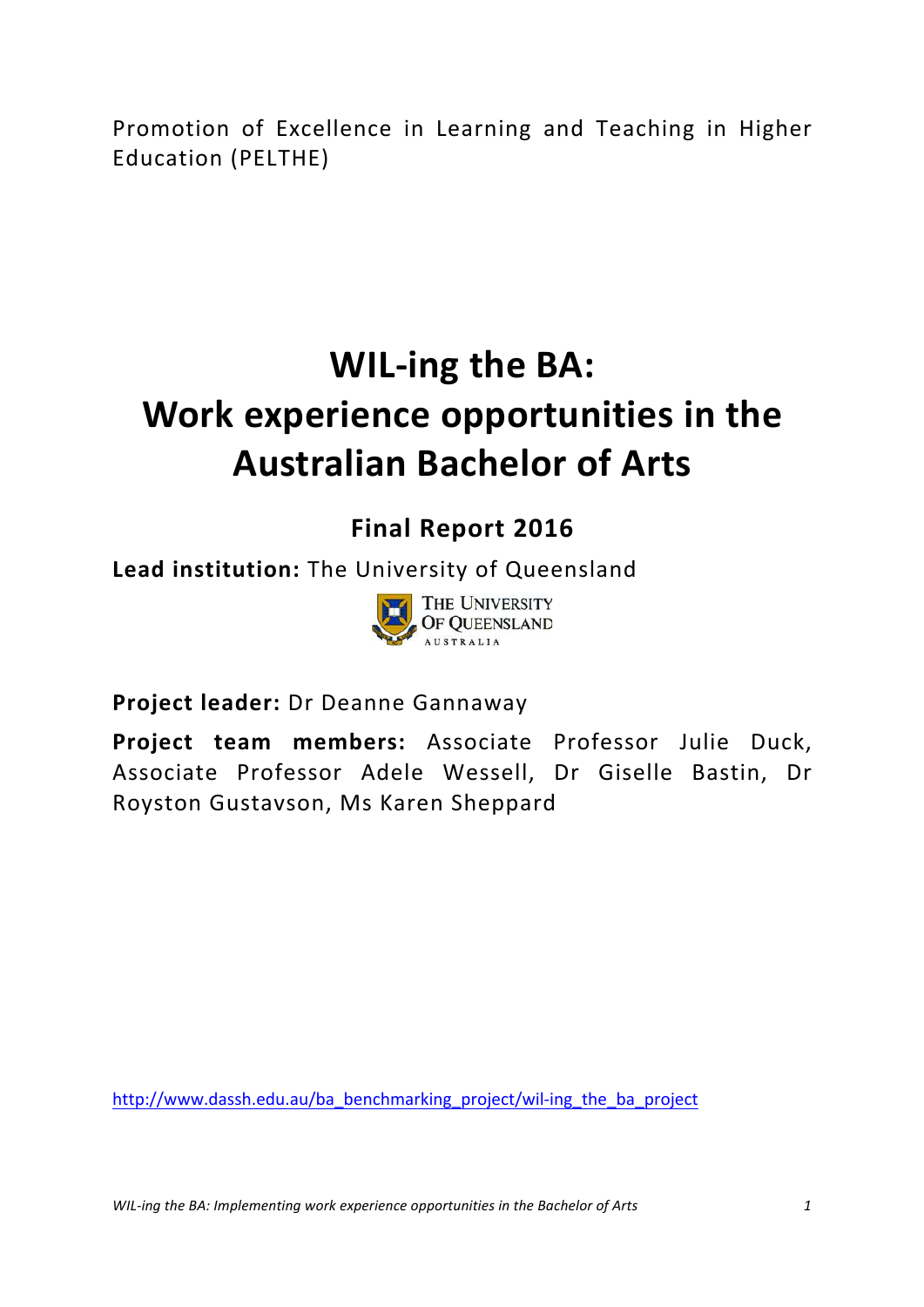Support for the production of this report has been provided by the Australian Government Department of Education and Training. The views expressed in this report do not necessarily reflect the views of the Australian Government Department of Education and Training.



With the exception of the Commonwealth Coat of Arms, and where otherwise noted, all material presented in this document is provided under Creative Commons Attribution-ShareAlike 4.0 International License creativecommons/4.0/liscense

The details of the relevant licence conditions are available on the Creative Commons website (accessible using the links provided) as is the full legal code for the Creative Commons Attribution-ShareAlike 4.0 International License creativecommons/4.0/legalcode

Requests and inquiries concerning these rights should be addressed to:

Learning and Teaching Support Student Information and Learning Branch Higher Education Group Department of Education and Training

GPO Box 9880 Location code C50MA7 CANBERRA ACT 2601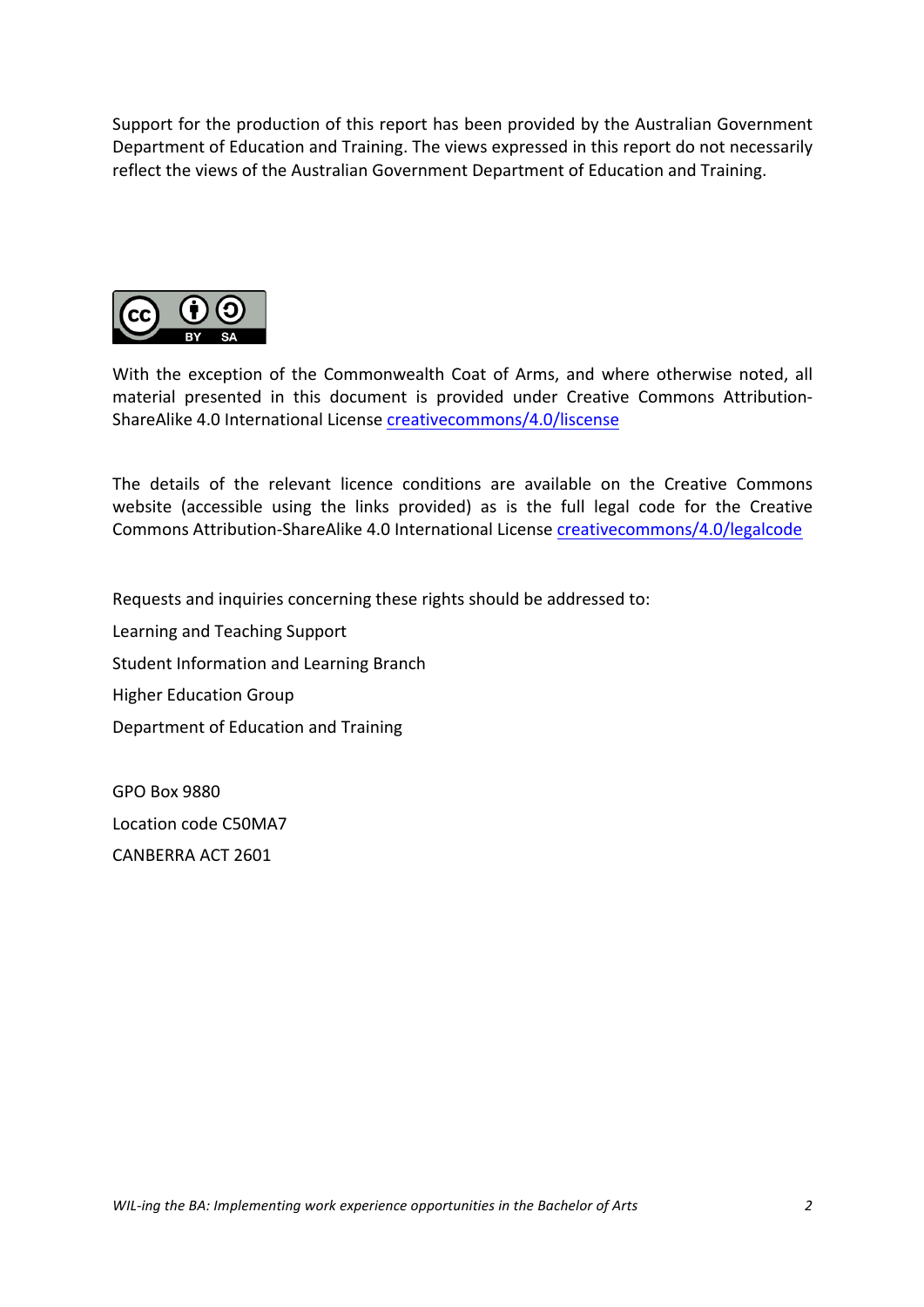## **Acknowledgements**

This project was conducted with the support from the Council of Deans of Arts, Social Sciences and Humanities (DASSH)



The project team gratefully acknowledges the contributions of:

- **academic and administrative staff** across Australia who contributed data, verified the resulting datasets and provided commentary across the life of this project;
- **participants in the various fora** who provided critical feedback, particularly those from within Australia, Canada and New Zealand; and
- student partners who provided valuable insights and perspectives at various stages of the project.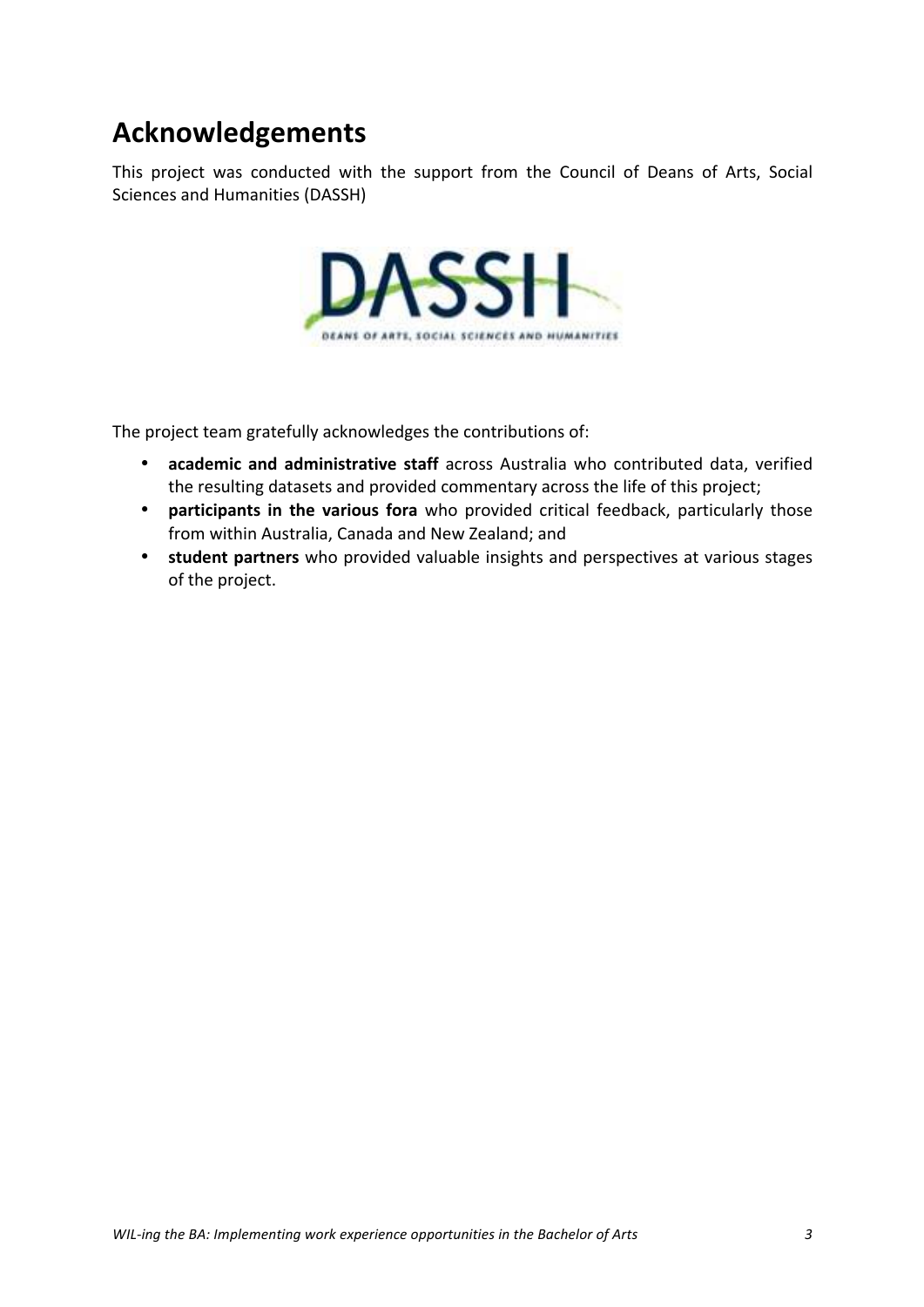# **List of Acronyms Used**

| <b>ACDS</b>  | <b>Australian Council of Deans of Sciences</b>                               |
|--------------|------------------------------------------------------------------------------|
| ADT&L        | Associate Dean, Teaching and Learning. Also known as Associate Dean Academic |
| BA           | <b>Bachelor of Arts</b>                                                      |
| <b>DASSH</b> | Deans of Arts, Social Sciences and Humanities                                |
| <b>HASS</b>  | Humanities, Arts and Social Science disciplines or subjects                  |
| <b>OLT</b>   | Office for Learning and Teaching                                             |
| PELTHE       | Promotion of Excellence in Learning and Teaching in Higher Education         |
| <b>WIL</b>   | Work Integrated Learning                                                     |
|              |                                                                              |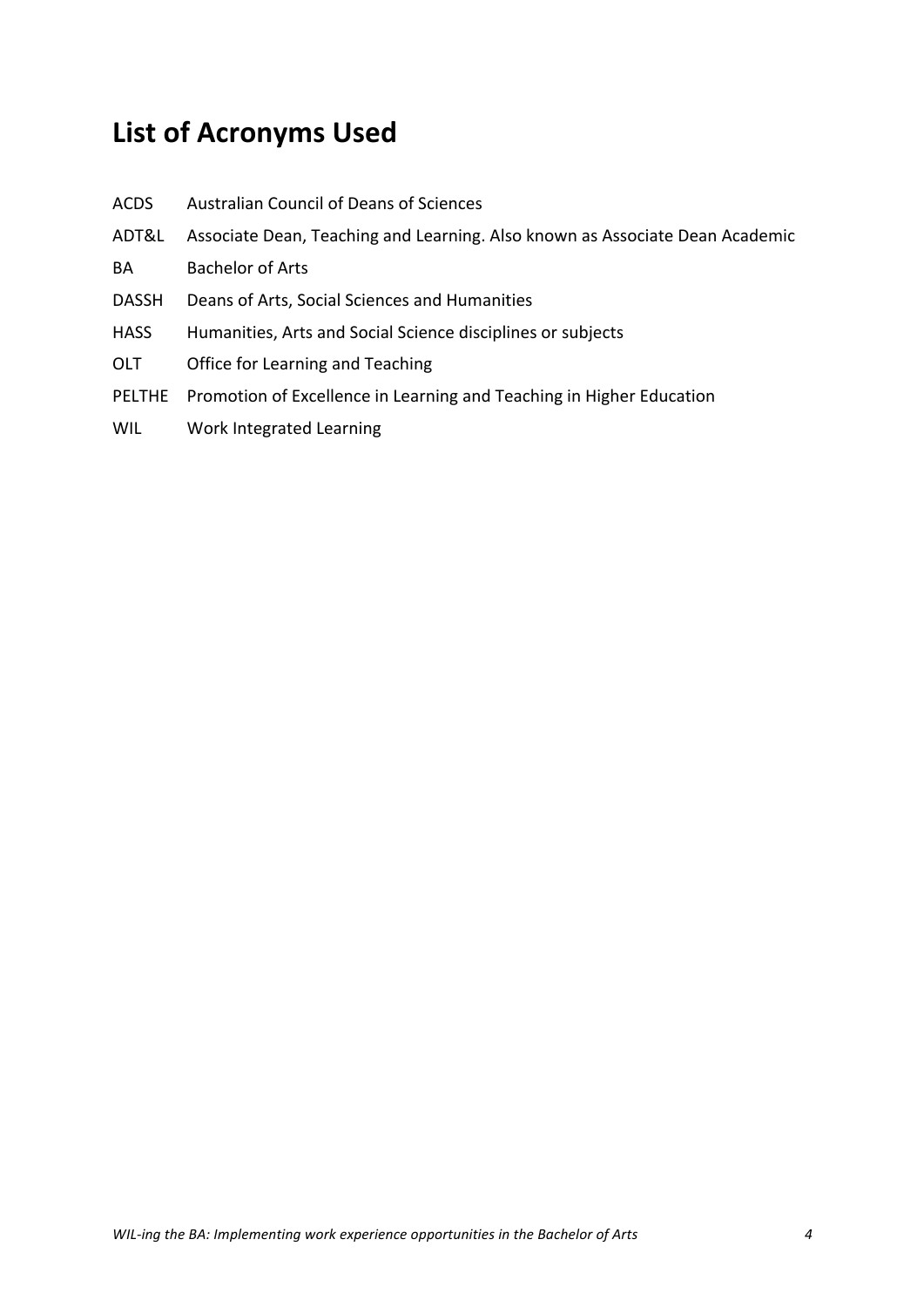## **Executive Summary**

There is an increasing trend in Australian universities towards offering internship-based courses in undergraduate degree programs. In a professions-based program such as engineering or dentistry, the shape and nature of these courses mav be obvious. It is less so in generalist programs such as the Bachelor of Arts and the Bachelor of Science. This project built on previous projects, *Nature and Roles of Arts Degrees, Employability of BA Graduates* and *Benchmarking the Australian BA* that had identified challenges in incorporating workplace learning opportunities into BA programs.

The project aimed to raise awareness of Work Integrated Learning (WIL) practices evident in the Australian Bachelor of Arts (BA) program. The project team worked with key stakeholders to collate, curate, and promote effective practices of workplace learning opportunities in the BA. The project:

- provided an updated and expanded web resource with examples of models of workplace learning opportunities evident in the contemporary Australian BA;
- facilitated a colloquium for BA academic leaders to develop and share models of workplace learning opportunities that meet the unique needs of the BA; and
- engaged in a range of dissemination activities to encourage awareness and implementation of workplace learning opportunities in the BA and other generalist undergraduate degree programs.

The project took a staged approach, drawing on an appreciative inquiry methodology. The first stage identified what is already being done in Australian BA programs. This stage mapped current WIL offerings objectives, activities and structure. In Stage 2 coordinators, associate deans (teaching and learning), school administrators and students were invited to a colloquium to explore the models identified in stage one. Participants explored models in practice using an appreciative inquiry approach, appreciating what works and envisioning what an ideal might be. The final stage resulted in the development of materials published on the DASSH website including:

- a dataset of current WIL practices in BA programs across Australia;
- a summary report outlining current trends in practice;
- a report that summarises project outcomes and describes models of WIL in the BA that were identified and proposed; and
- case studies and examples of the models in practice.

The project team utilised dissemination strategies intended to ensure a high degree of collaboration with key stakeholders and potential adopters. Project outcomes were disseminated to stakeholders through a number of relevant national and international conferences and through invitations to work with programs to review and implement changes that align to the models identified. In addition, there are three academic deliverables in the form of a book chapter and two articles in draft at the time of reporting.

The *WIL-ing the BA* project has had impact beyond the intended scope articulated in the initial proposal. The project is a contributing project underpinning the OLT National Fellowship program being conducted by Dr Deanne Gannaway in 2017. The Fellowship program provides an opportunity to disseminate deliverables from the *WIL-ing the BA* project, including ongoing engagement with a group of contributors who have indicated interest in continuing as a "Coalition of the WILing".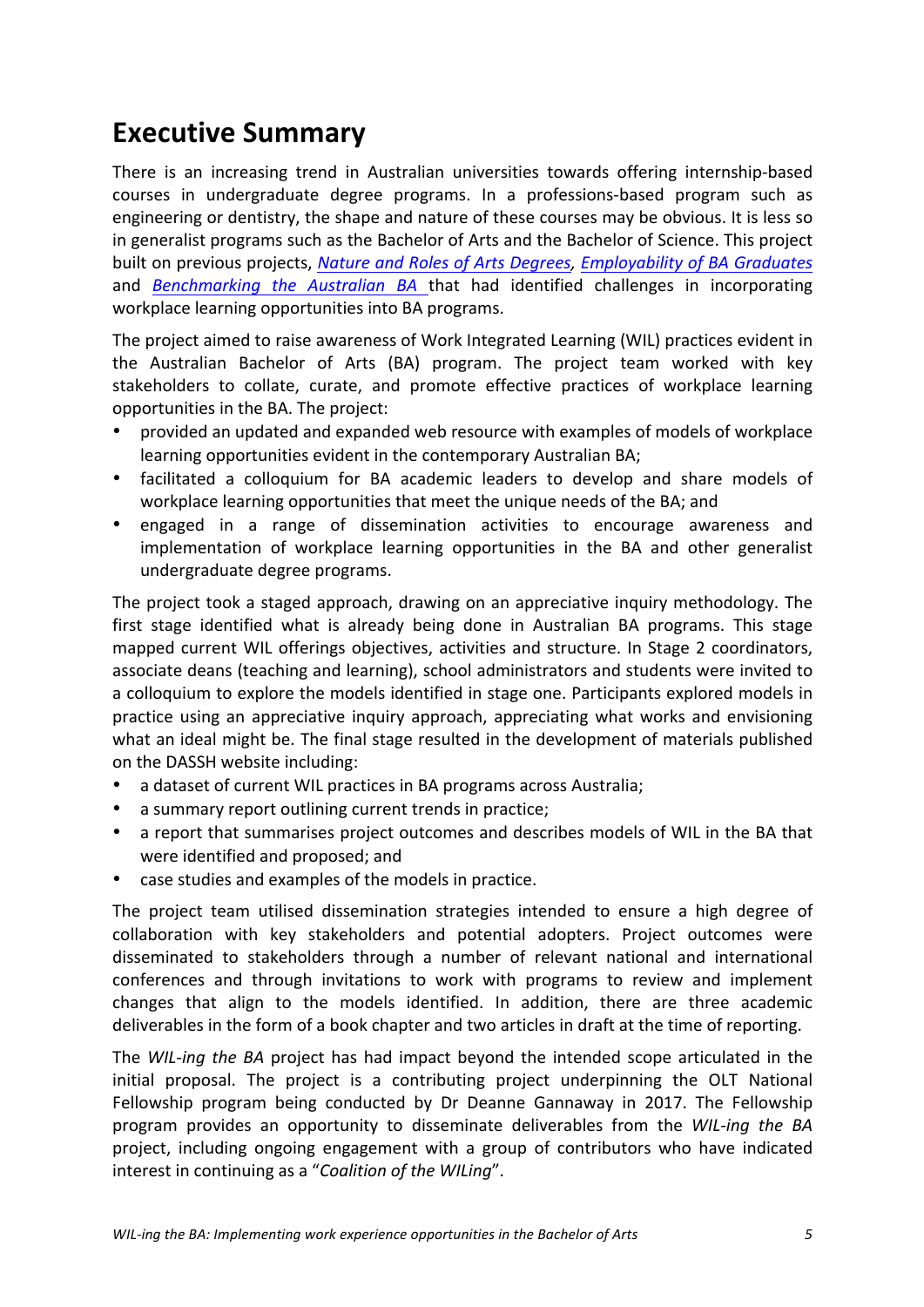## **Table of Contents**

| 1.1.           |  |  |  |
|----------------|--|--|--|
| 2.             |  |  |  |
| 2.1.           |  |  |  |
| 2.2.           |  |  |  |
| 3.             |  |  |  |
| 3.1.           |  |  |  |
| 3.2.<br>3.3.   |  |  |  |
| 3.3.1.         |  |  |  |
| 3.3.2.         |  |  |  |
| 3.3.3.         |  |  |  |
| 3.3.4.         |  |  |  |
|                |  |  |  |
| 4.1.           |  |  |  |
| 4.2.<br>4.2.1. |  |  |  |
| 4.2.2.         |  |  |  |
| 4.2.3.         |  |  |  |
|                |  |  |  |
| 4.4.           |  |  |  |
|                |  |  |  |
|                |  |  |  |
|                |  |  |  |
|                |  |  |  |
|                |  |  |  |
|                |  |  |  |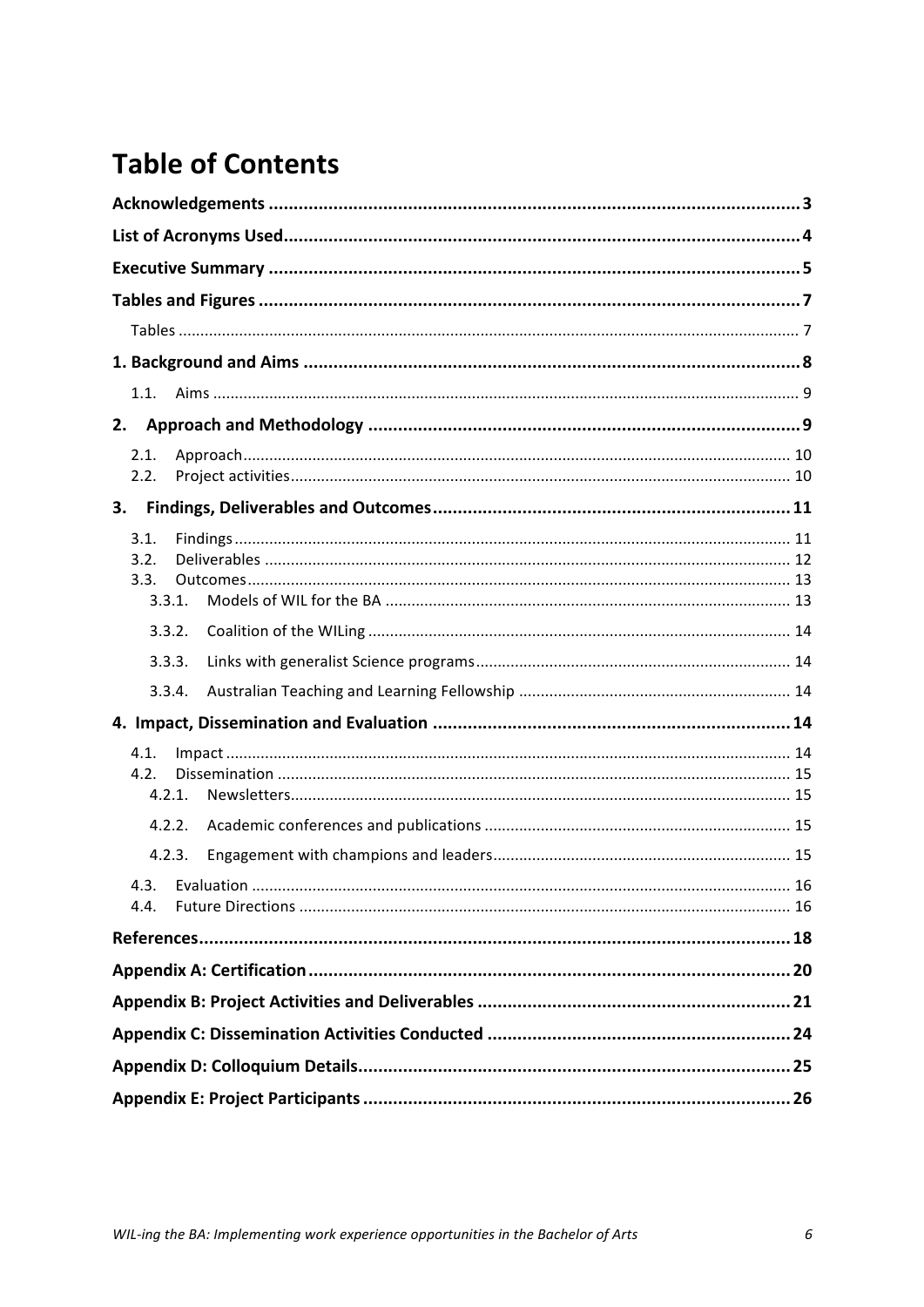# **Tables and Figures**

### **Tables**

| Table 2: Intended deliverables outlined in the initial proposal against actual 21 |  |
|-----------------------------------------------------------------------------------|--|
|                                                                                   |  |
|                                                                                   |  |
|                                                                                   |  |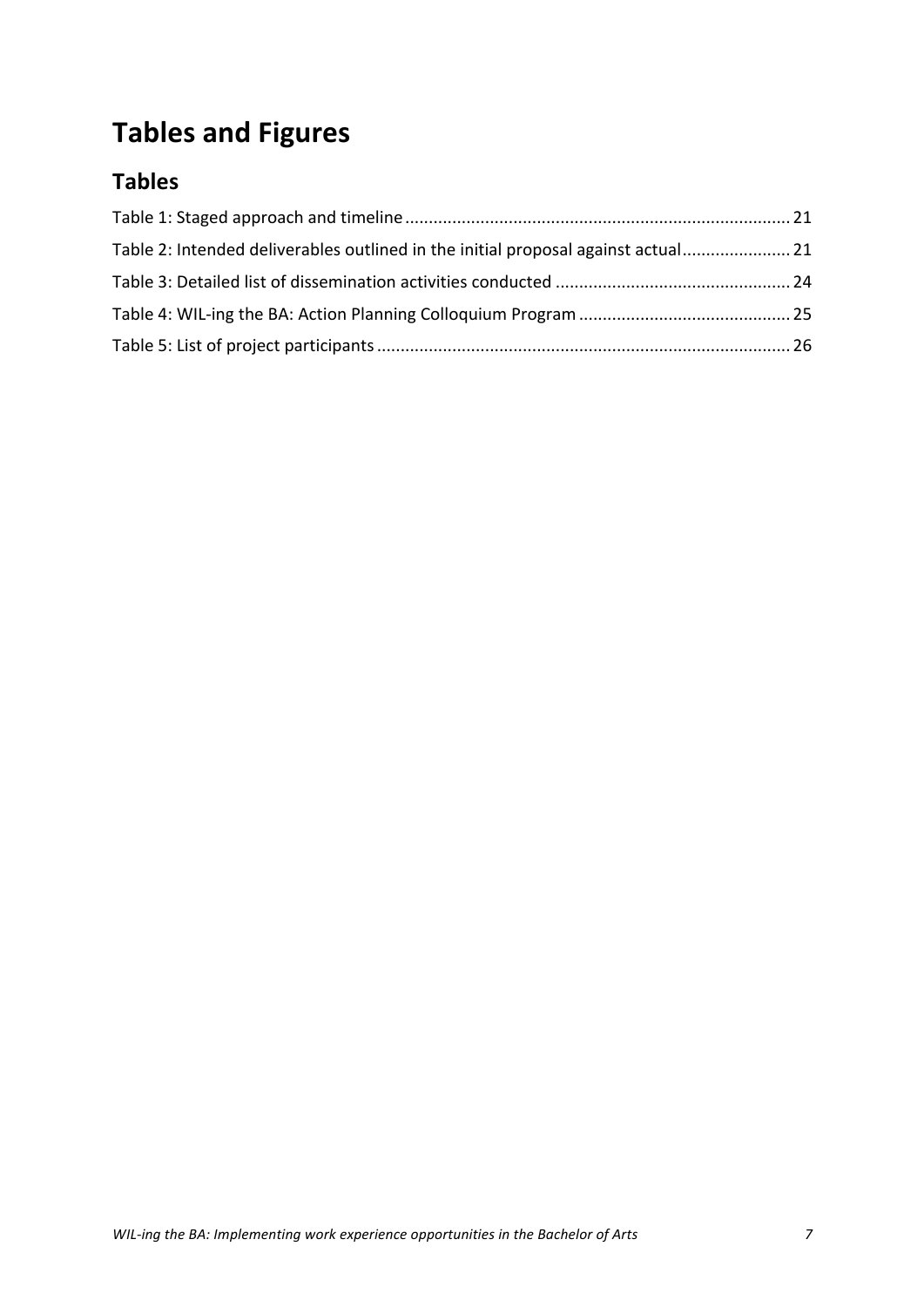## **1. Background and Aims**

While Australian higher education has always been "primarily concerned with preparation *for the professions"* (Davis (2013), as quoted by Probert, 2015), Australian higher education is increasingly tasked with providing a workforce suited to an innovative, entrepreneurial economy (CEDA, 2015; Kinner, 2015). The inclusion of Work Integrated Learning (WIL) in contemporary higher education is often described as a means to meet the vocational aspirations of modern graduates (Abery, Drummond, & Bevan, 2015) and the societal and economic expectations of a work-ready workforce (Carr, 2009). WIL is commonly positioned in the literature as the "*integration of theory and practice knowledge whereby academic learning is aligned with its application in the workplace"* (Edwards, Perkins, Pearce, & Hong, 2015, p. 23). In professions-based programs such as engineering or dentistry, the shape and nature of WIL experiences may be obvious. It is less so in the Bachelor of Arts (BA), a program traditionally associated with generalist, less vocational outcomes (Parker, 2003; Barnett, 2004; Carr, 2009). Yet, BA programs across Australia are progressively including WIL activities in their core activities (Gannaway & Trent, 2008; Gannaway & Sheppard, 2013).

This shift towards an increasingly outcomes-orientated and vocations-focused education (Knight & Yorke, 2003; Marginson, 2004; Bridgstock, 2013) is at odds with the outcomes traditionally associated with liberal arts programs (Carr, 2009). The inclusion of WIL in the BA generates a tension between traditional perceptions of higher education as "a developmental and transformational activity" (Parker, 2003) and modern expectations of producing economically productive graduates (Barnett, 2000; Nussbaum, 2010). It is a difficult task to balance assuring graduate employment outcomes with maintaining the integrity of the BA as a liberal arts program. Getting it wrong can result in fragmented and unstable curricula (Gannaway, 2014), affecting student enrolment and attrition rates. In a time of increasing dependence on market share, volatile student enrolment numbers can result in program closures (Thornton, 2010).

While there are a number of studies that are related to the nature and scope of WIL in professions-based programs, there are few that exist for generalist programs. This absence is gradually changing, with recent studies focusing on the generalist STEM disciplines (see, for example, "Work Integrated Learning in STEM in Australian Universities" (Edwards et al.,  $2015$ ) – an Australian Council for Educational Research (ACER) report offering new insight into WIL in the STEM disciplines). Yet, few studies have been conducted that have provided empirical data related to understanding the transition of liberal arts graduates into the world of work. While some have related liberal arts degrees with job outcomes (Lin, Sweet, & Anisef, 2003; Adamuti-Trache, Hawkey, Schuetze, & Glickman, 2006) and others explored the education and employment outcomes of Australian BA graduates (Harvey & Shahjahan, 2013), it is rare to find sector-wide studies that explore WIL for liberal arts students.

This extension grant project extended the findings of three previous projects funded by the OLT and its predecessors and a benchmarking project commissioned by the Council of Deans of Arts, Social Sciences and Humanities (DASSH). The first project, "Nature and Roles of BA" (Gannaway & Trent, 2008) provided datasets outlining the type and nature of work experiences evident in BA programs in 2008. This dataset was updated in 2012 in a project funded by the Australasian Council of Deans of Arts, Social Sciences and Humanities (DASSH) "Benchmarking the Australian BA" (Gannaway & Sheppard, 2013). A comparison between the two datasets indicated a number of changes. New models were observed to have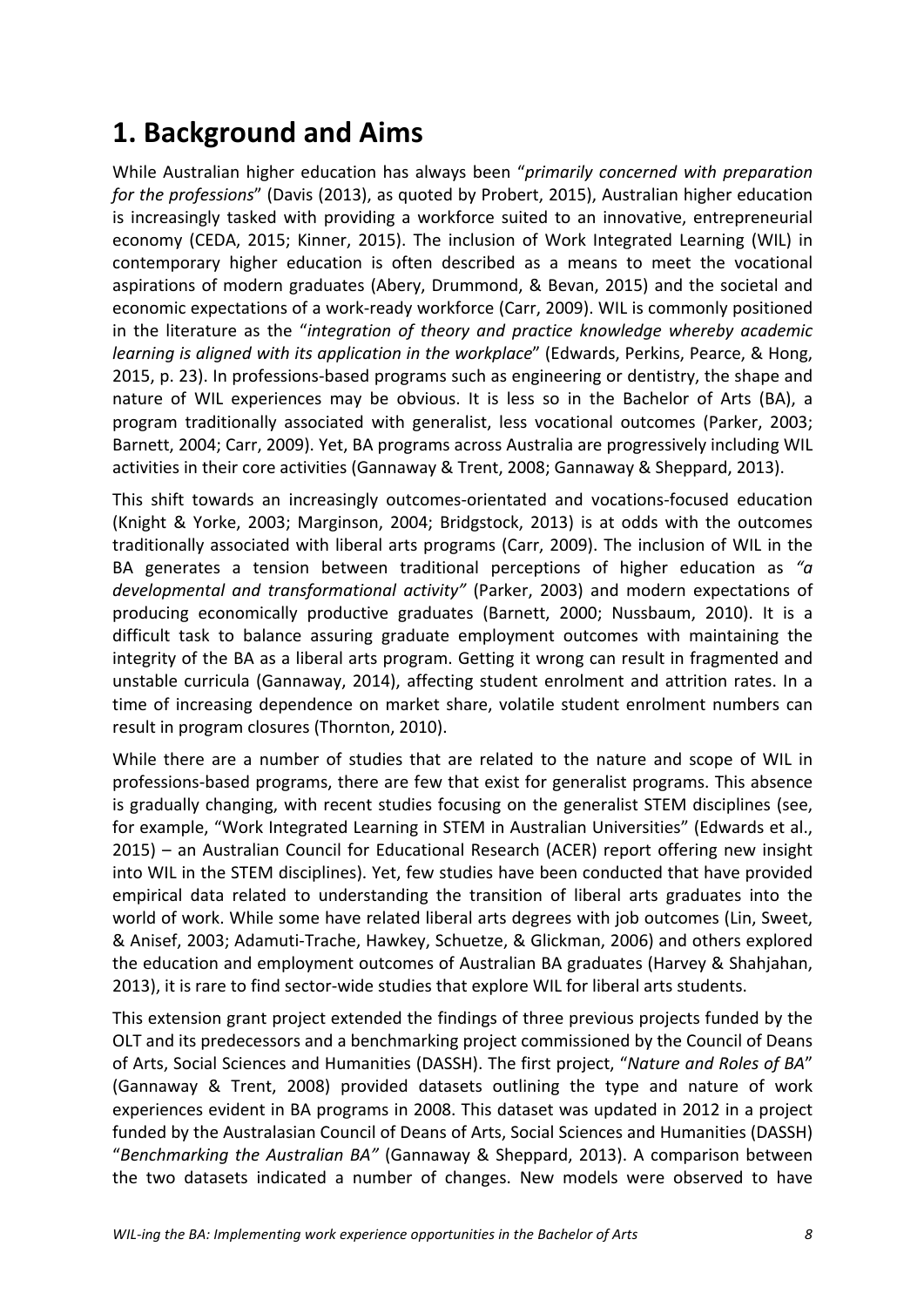emerged; units have been closed in a relatively short period as institutions have experimented with implementing these types of experiences. A further project, "*Employability of BA Graduates*" (Harvey & Shahjahan, 2013), funded by the ALTC and completed in 2011, identified employers' expectations of graduate attributes and graduates' perceptions of skills and attributes attained as a consequence of engaging with the BA program. 

Each of these projects identified that work experience or work integrated learning opportunities in the BA program did exist, but were not necessarily core aspects of the BA program curriculum. The reports identified a number of challenges in implementing these opportunities into BA programs. These challenges were attributed to the wide variety of potential employment paths taken by BA graduates and to the intrinsic nature of the BA that relies on students to self-select units of study.

These observations indicated a rationale for further investigation into the ways that WIL has been implemented in BA programs since 2007.

#### **1.1. Aims**

This project therefore aimed to update exemplars of work place learning opportunities identified in the *Nature and Roles of Arts Degrees* project to both raise awareness of and encourage uptake of effective WIL practices in BA programs.

To achieve this aim, the project was designed to:

- identify common features and models of effective WIL currently in use in Australian BA programs;
- identify exemplary cases and models with potential for translation to other contexts; and
- develop strategies to encourage adoption and translation of practices between disciplines and programs.

The project also aimed to identify a model of WIL that addresses the educational intentions of a generalist Australian BA degree program in a system that is increasingly focused on achieving vocational and employable outcomes.

## **2. Approach and Methodology**

Project activities were conducted between November 2015 and September 2016 and focused on all 35 Australian universities that offered a generalist BA during that period. A generalist BA was defined as an undergraduate program that:

- focuses on humanities, arts and social science (HASS) disciplines;
- requires students to engage in a breadth of study across disciplines;
- offers a range of majors and has little requirement for engagement with core units outside of the majors; and
- has a flexible structure allowing for student choice (Gannaway, 2015).

The project team also actively sought opportunities to identify the potential for expansion of project findings and outcomes to other generalist degrees, such as the Bachelor of Science.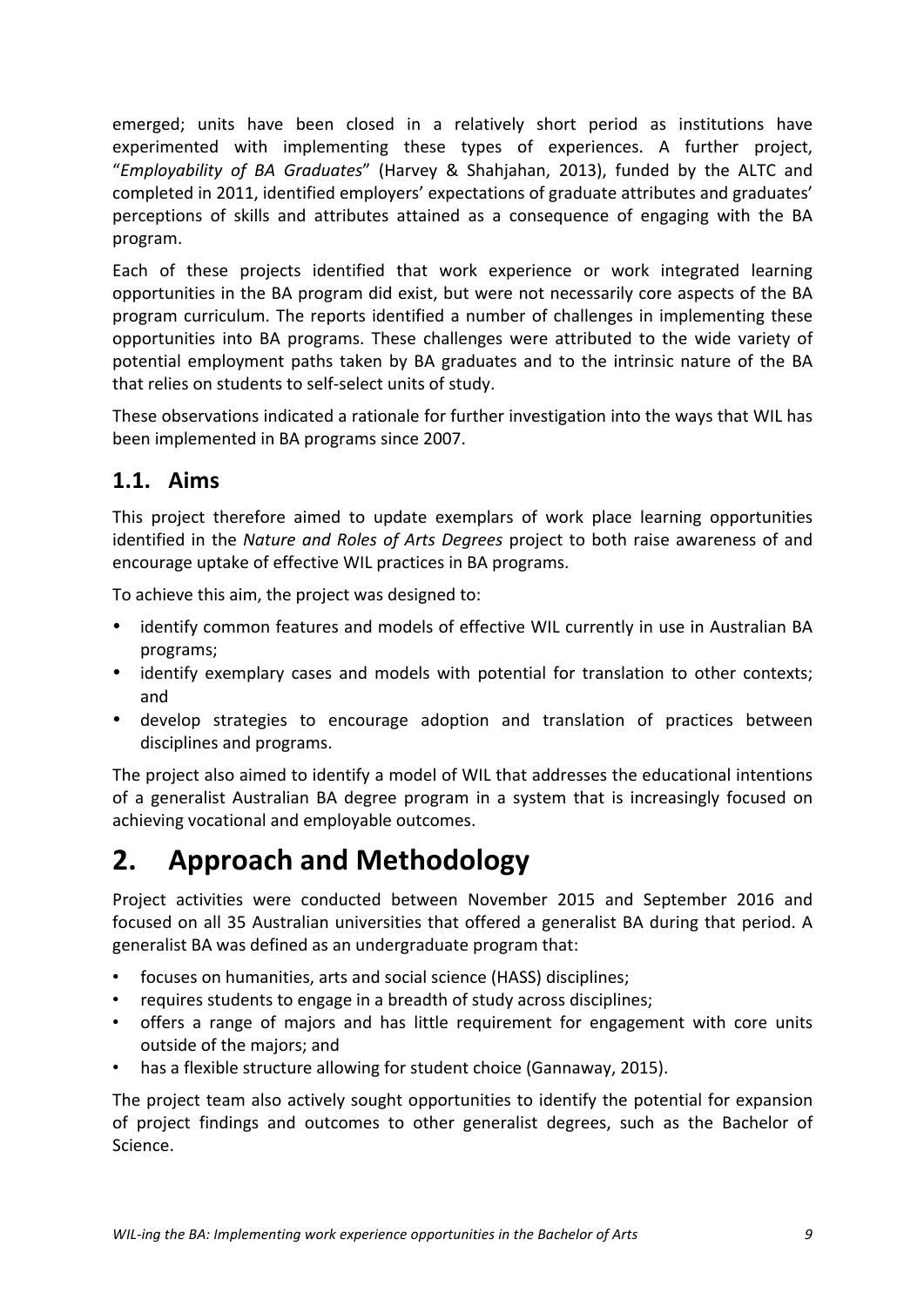### **2.1. Approach**

The project took a staged approach, drawing on an appreciative inquiry methodology (D. Cooperrider & Whitney, 2005). Appreciative inquiry studies are typically conducted as incremental, participatory inquiry over four phases: (i) the **discovery** phase during which time participants "reflect on and discuss the best of what is concerning the object of *inquiry";* (ii) **dream** when participants consider an ideal that meets the "*common aspirations* of system members"; after which participants (iii) **design** "concrete proposals" for further consideration prior to implementation in (iv) the **delivery** or **destiny** phase (Bushe, 2011, pp.  $88 - 89$ ).

### **2.2.** Project activities

This project focused on the first three phases associated with appreciative inquiry, as illustrated in Appendix B, Table 1. Appreciative inquiry advocates engagement with a large number of stakeholders and widespread active participation (D. L. Cooperrider & Sekerka, 2006). A list of people who participated in this project is available as Table 5 in Appendix E.

In Stage 1, current and emerging WIL practices in BA programs were identified via a desktop audit. The resulting data set was verified and refined through communication with unit and BA program conveners or similar across the 36 BA programs. Initial trends were identified. A scope of the current literature was also conducted, with a focus on what was being observed in WIL practices in disciplines outside of HASS-based programs. Emerging models from the BA data set were considered and reviewed against trends observed in the current literature. 

In Stage 2, BA coordinators, Associate Deans Teaching and Learning (ADT&L), teachers and administrators further explored emergent models and trends at the colloquium event, meetings and conferences. The colloquium event was not included in the initial proposal. An action-planning workshop was to be held during the DASSH-ADT&L network meeting, initially planned for March 2016. When this meeting was postponed until later in the year an alternative opportunity was sought. A colloquium was held at The University of Queensland St Lucia campus on Friday  $15<sup>th</sup>$  July 2016. A general invitation was sent to ADT&Ls and BA coordinators across institutions in Australia and New Zealand. Fifteen people plus five members of the project team attended the colloquium. There were two representatives from New Zealand and apart from local participants, a number of people came from institutions as widespread as Tasmania and South Australia. The day was designed to have tangible outcomes and produced an action plan for the future. Participants were asked to consider WIL opportunities that are unique to the generalist BA. The project team also continued to consider the outcomes at meetings.

Stage 3 included updating and expanding the existing datasets and resources, including gathering further information to develop case studies via interviews with academic and administrative staff with responsibilities for coordinating activities in the illustrative cases. Examples of models of workplace learning opportunities were disseminated through various means (see Appendix C for dissemination activities) to refine the models and to encourage awareness and implementation of work-place learning opportunities in the BA and other generalist programs.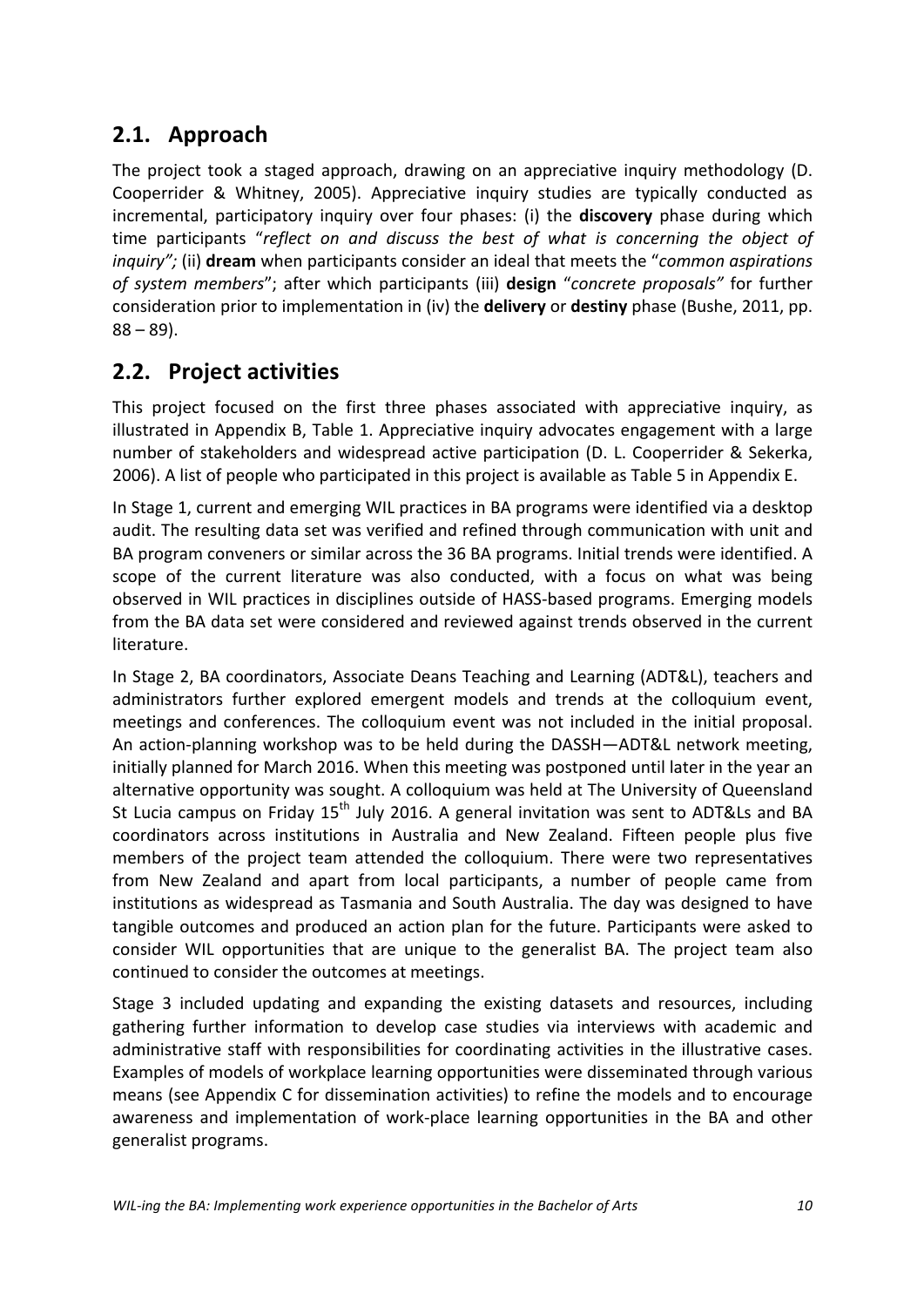## **3. Findings, Deliverables and Outcomes**

This Extension Grant Project has successfully reviewed and updated workplace learning opportunities identified in the previous projects. WIL practices evident in BA programs across Australia have been collated, verified and contextualised into a single set of web based resources. Details of the full project findings are available in the Summary report and case studies overview reports on the HASSFutures.org and DASSH.edu.au websites.

This project built on the investigations of WIL that have been conducted over the last few years. Previously funded projects focused on understanding aspects of the BA. This project was the first project that focused on exploring how WIL activities are included in the BA.

### **3.1. Findings**

The project determined that WIL activities were well established in 35 of the 39 universities that have a BA. Thirty of the 35 universities offer a WIL experience in their BA. Many of the WIL activities offered were discipline-based and embedded in the curriculum of specific majors. Examples of traditional opportunities in media and journalism, theatre arts and drama programs, anthropology and archaeological fieldwork and public relations and political internships were readily available. Typical WIL activities evident in BA programs include units that provided:

- internships or placements in workplaces related to disciplines (e.g. journalism, politics, cultural heritage)
- training in generic skills such as CV and interview skills, vocational, job related skills and employability outcomes;
- skills specific to particular professional outcomes;
- reflection pre, during and post WIL activity;
- industry projects;
- work simulations;
- field experience: and
- research experience opportunities.

Other WIL structures were less contingent on the discipline and more likely available across the BA program often at a program level. These WIL experiences provided an umbrella course for students to complete an internship, work experience or work in a volunteer capacity. These experiences also engaged the student in the world of "work" and depending on the mechanisms in place provided the student with the opportunity to make connections between their studies and their future employment opportunities. A few of these WIL programs were specifically designed to link the distinctive outcomes of the BA and what the graduate could "bring" to a job as a BA graduate. This more avowed intentionality seemed to be evolving even during the life of the project. These courses tended to be "capstone" in nature and operated as a type of "finishing school" attempting to draw the sometime disparate threads of the degree into a coherent whole. Few instances were identified where there was a conscious effort to explicitly transform students' understandings and integration of theoretical and discipline-based learning into the world of work.

Other structures of WIL available at a course and program level tended to be more prosaic in nature and designed to equip the student with employability skills at a transactional level.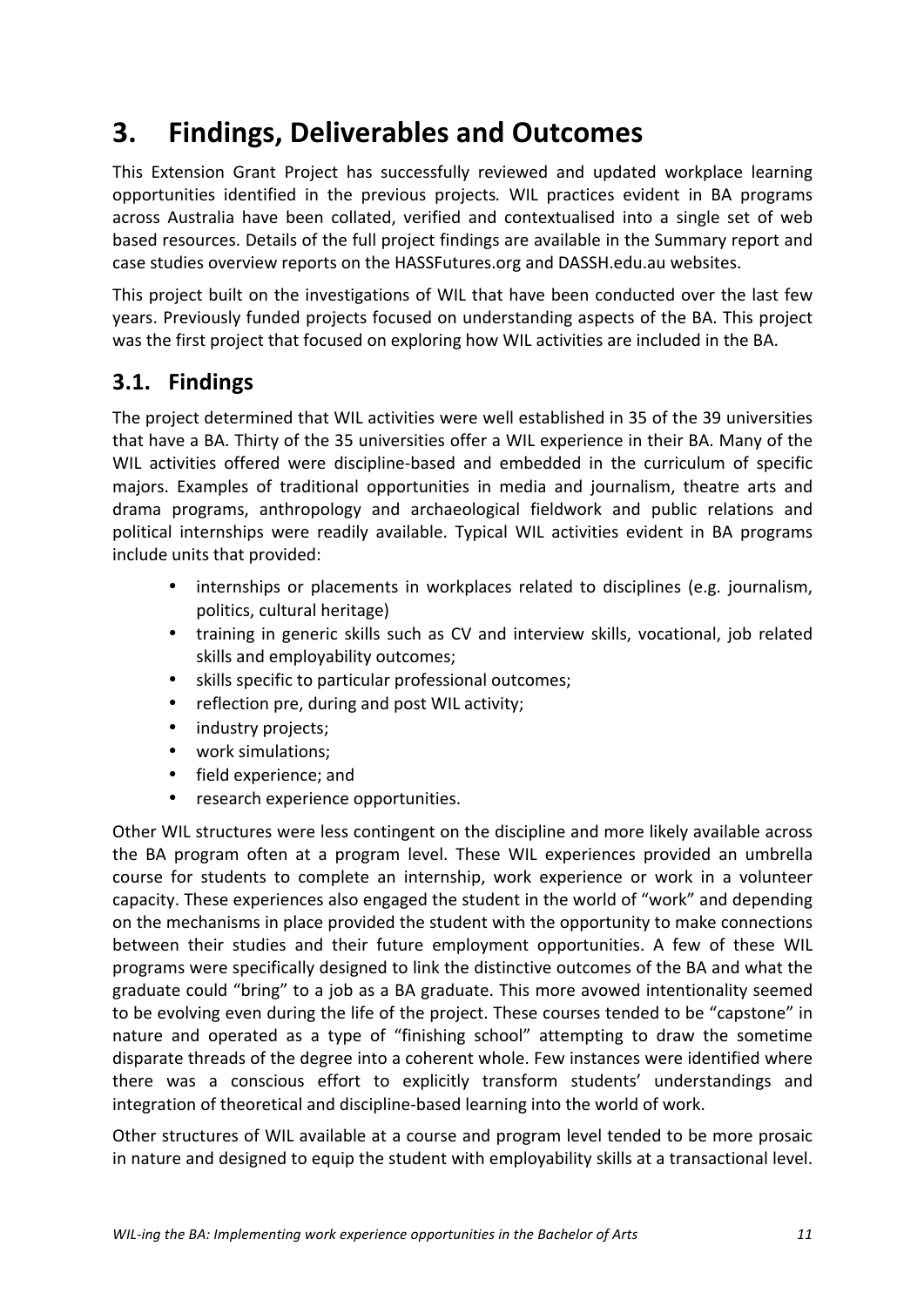These units of study included CV writing, interview skills and workplace behaviours as core components of study.

### **3.2. Deliverables**

All the proposed deliverables of this extension project were achieved. Appendix B provides an overview of the deliverables that were proposed and what was delivered. A number of resources are available to the higher education sector and stakeholders. These include:

#### 1. This final report

The final report outlines the project activities and will be hosted on the OLT website.

#### 2. A database of WIL activities currently used in BA programs

The development of a database of WIL activities currently in use in Australian BA programs serves as a reminder of the constant change in the sector. This updated resource documents the type of WIL experience on offer, the structure and the promoted outcomes of the experience. This searchable database includes activities that were verified by ADT&L or BA conveners and will be available on the DASSH and HASSFutures websites.

#### 3. *Colloquium*

The colloquium was attended by 20 people and included representatives from New Zealand and from institutions as widespread as Tasmania and South Australia (see Appendix A for a list of participants). The colloquium was designed to have tangible outcomes and to produce an action plan for the future. The program outline was developed around a series of perspectives (see Appendix D for full program). In keeping with the appreciative inquiry approach adopted for the project, the activities of the day addressed the following questions:

- What's being done?
- What's the ideal?
- What's possible?

The program began with highlighting a student perspective with two invited students providing personal insights into their experience of BA programs. This session led directly into a presentation of the project findings thus far. A group discussion followed, considering the need to meet the aspirations of students and the institutional perspectives that surround providing a WIL experience for each student. A number of participants shared their institutional experiences. After lunch, a series of spotlights provided insight into WIL in other disciplines. The final sessions were developed around a World Café format designed to produce some answers and to elicit a potential response and action plan for the future.

#### **4.** Engagement with the sector

Members of the project team have engaged with BA program coordinators and ADT&Ls across the sector through a range of means. These include awareness raising through conference presentations and newsletters and the development of academic outputs including a book chapter. In addition, meetings and personal communications have been conducted with BA champions. Full details are available in the dissemination section of this report and in Appendix C.

#### 5. *A Summary Report*

Also hosted on the DASSH and HASSFutures websites, the summary report outlines detailed findings of the project: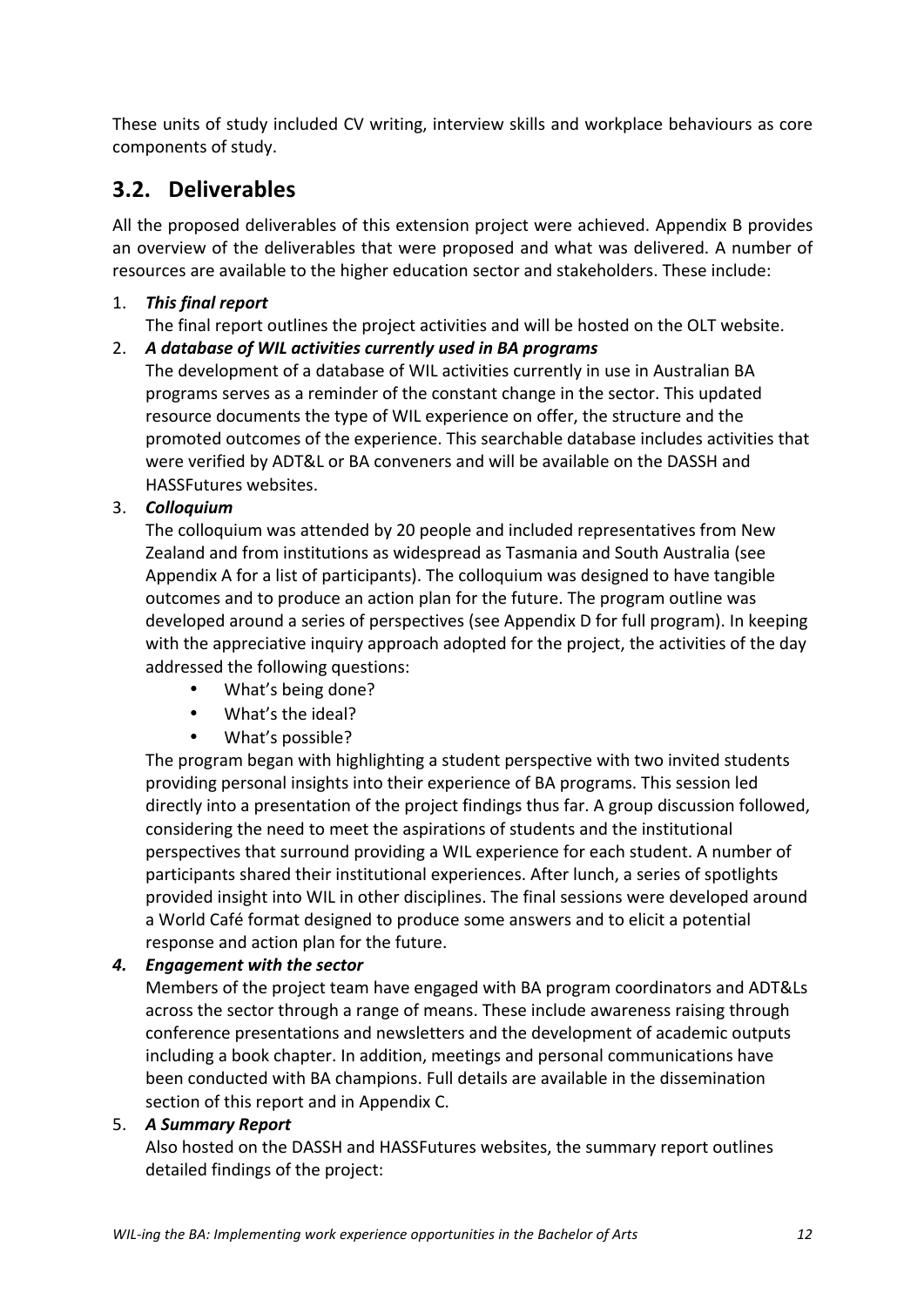- a. trends and emerging themes from the project activities and the analysis of the database of current offerings of WIL in the BA; and
- b. models of WIL that were evident in practice and aspirations.

#### *6. Case studies*

A small number of cases have been developed in consultation with coordinators of WIL experiences identified as potentially illustrating the emerging models. The case studies developed provide a more extensive understanding of the outcomes of the course at student and institutional level than those included in the database. The development of these cases and models has potential for translation to other contexts and across programs and institutions.

### **3.3. Outcomes**

The life of the project has been too short to record many changes that have occurred as a result of the project, but there is evidence of tangible short-term outcomes that will be built on in future activities. 

#### 3.3.1. Models of WIL for the BA

Three models of WIL were identified. These models emerged from trends evident in the nature of the WIL activities offered in Australian BA programs and from discussions about aspirations for a BA-specific WIL experience.

#### • **Transactional**

A transactional work experience provides the student with an opportunity to develop generic workplace skills or skills specific to a particular workplace. It is one that allows the student to function in the workplace of choice with some level of skills. A transactional work related experience is one that does not alter the fundamental understandings of a student's understanding of the workplace or the discipline. This kind of WIL experience is characterised by the following:

- functional utilitarian skills based (such as CV writing, interview skills);
- simple and predictable outcomes:
- the experience does not alter the fundamental form, fit or function of what is known or understood in terms of theory or practice; and
- tends to be directed, occasional, one-off and not independent.

#### • **Transitional**

The transitional work experience is generally a two-way engagement of studentworkplace and/or student-institution. The transitional work experience provides the student with the opportunity to build frameworks and understandings that can be adapted and further developed to wider applications. It is an interactive experience that usually provides the student with some degree of authenticity, if not proximity. This kind of WIL experience is characterised by the following:

- simple yet unpredictable, or complex yet predictable outcomes;
- raises an examination and refinement of what is known or understood; and
- the experience is negotiated, repeated and moves towards a supported independence.

#### • **Transformational**

The transformational work experience means that the student is able to reflect on workplace experiences and bring clarity and understanding to the experience. Ideally a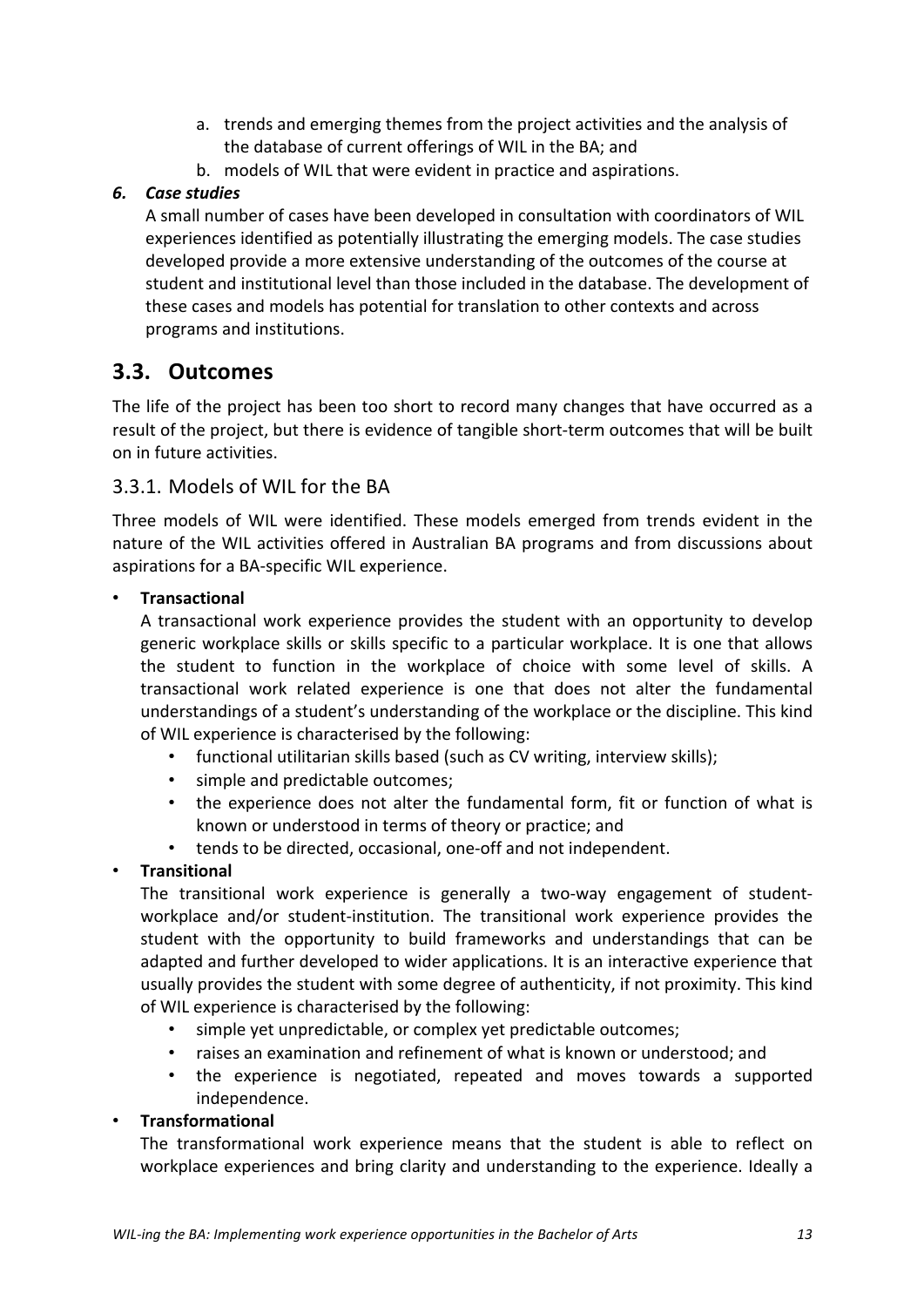graduate is able to articulate what in their academic program makes them "employable" in different spaces and articulate what a BA graduate brings to a variety of future applications and work spaces. Some models with a focus on student agency are emerging where students are encouraged to engage in design-based thinking, whereby their career and professional identity are seen as something that they actively develop (D. L. Cooperrider & Sekerka, 2006; Zelenko & Bridgstock, 2014). For others, reflective learning is the key. This kind of WIL experience is characterised by the following:

- complex and unpredictable outcomes;
- there is a fundamental revision of what is known/understood: and
- independent decision making, incremental, building on previous experiences.

#### 3.3.2. Coalition of the WILing

The majority of the participants at the colloquium agreed to become foundation members of a group, currently with a title "the Coalition of the WILing". This core group will serve as a community of practice supporting the further sustainability of the dissemination of the core values and outcomes of the project.

#### 3.3.3. Links with generalist Science programs

The project engaged with a ACDS "Lighthouse" project that is trialling different modes of WIL in generalist Bachelor of Science programs across Australia, providing an opportunity to test the transferability of BA models into a different disciplinary context. Opportunities for interaction included WIL in Science Faculty planning workshops, ACEN WIL in Science webinars and the ACDS WIL National Forum 2015/2016. A member of the *WIL-ing the BA* team was included in the project team development of a Lighthouse project (SCIWILWORK) funded by the ACDS and implemented at The University of Queensland. The SCIWILWORK project is a new initiative in the Faculty of Science designed to help students realise their work capabilities. This prototype activity is a series of workshops that allow the students (Science) to use their current or former workplace experiences as stimulus for the course activities. This course not only recognises prior understanding and learning, it also caters for the time poor student. The first iteration of the course has been completed and initial assessment of the outcomes indicates that it has potential to be offered in other disciplines, albeit with different emphases.

#### 3.3.4. Australian Teaching and Learning Fellowship

An OLT fellowship was recently awarded to Dr Deanne Gannaway. The fellowship application drew on this project and provides an opportunity to continue the work begun in this project. The fellowship seeks to build an Australian wide network of leading university HASS teachers and a HASS Teaching and Learning Centre that progresses teaching and learning of innovation, critical thinking and reasoning, entrepreneurship and creativity skills.

### **4. Impact, Dissemination and Evaluation**

#### **4.1. Impact**

While it is still too soon to judge the longer-term impact of this project on the Australian BA, the project has already acted as a resource and discussion for changes contemplated to future BA programs in institutions across Australia.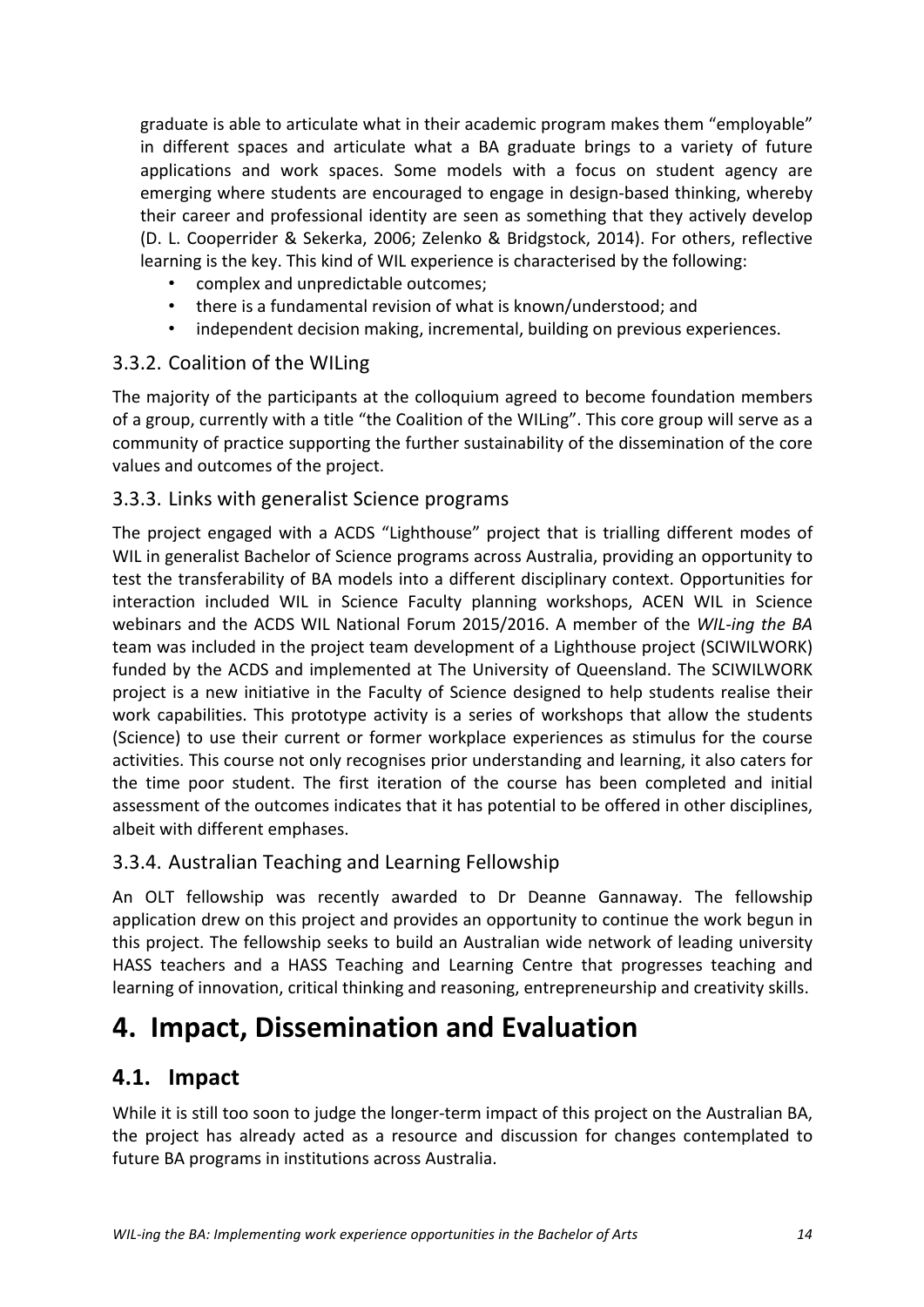Over a third of the institutions that have a generalist BA attended or registered interest in the colloquium. Almost all of the attendees either had reviewed their BA programs recently or was about to review their BA. The colloquium was thus timely and offered those who attended an opportunity for cross-institutional discussion in an informal space. The outcomes and understandings of the meeting have or will potentially be used to inform current transformations of the WIL in the BA space in a number of institutions.

Dr Gannaway has been invited to participate in meetings held at various institutions including UNE, University of Tasmania, The University of Queensland and The University of Newcastle during the life of the project. These meetings were specifically designed to review practices and programs with a view to changing practice, particularly in relation to WIL. Further invitations have been received to visit with UniSA, Victoria University, Flinders University and Federation University, to engage with similar meetings. These collaborations grew from initial project team contacts and from dissemination strategies. These collaborations are intended to result in changes to the BA programs at these institutions.

### **4.2. Dissemination**

See Appendix C for a full list of dissemination activities conducted throughout the life of the project. 

#### 4.2.1. Newsletters

A series of communications were sent to a contact list created from previous interactions and in consultation with the DASSH Executive Officer. Newsletters and verification files formed the bulk of these communications and created a wave of interest in outcomes of the project. Due to the nature of the data verification, various institutional levels were engaged in the process. As a result almost a third of institutions that have a BA registered or showed interest in attending the colloquium organised in July.

#### 4.2.2. Academic conferences and publications

The dissemination strategy also embraced traditional academic opportunities for dissemination including attendance at a selection of conferences. These conferences targeted groups wider than those involved in teaching in the BA. HERDSA is a conference aimed at those who have an interest in higher education in general. ACEN attracts a cohort of academics, industry experts and administrators who work in the area of WIL. Valuable feedback was received from these groups, which helped shape the thinking and to identify points of distinction of the unique characteristics of WIL activities in the BA context. It also provided opportunities to disseminate findings for potential transfer into different discipline areas. There are also three academic deliverables in the form of a book chapter and two articles in draft at the time of reporting which will further disseminate findings to a wider context. The book chapter is to be included in a book titled: Where are we headed: Work*integrated learning in the 21st Century*. Edited by Tracey Bowen & Maureen Drysdale, the book is due for release early in 2017.

#### 4.2.3. Engagement with champions and leaders

Over the life of the project, team members interacted with a number of different fellowships and project teams funded by OLT and ASDN. The alliances formed enabled the project team to build networks across Australia and across discipline areas. For example,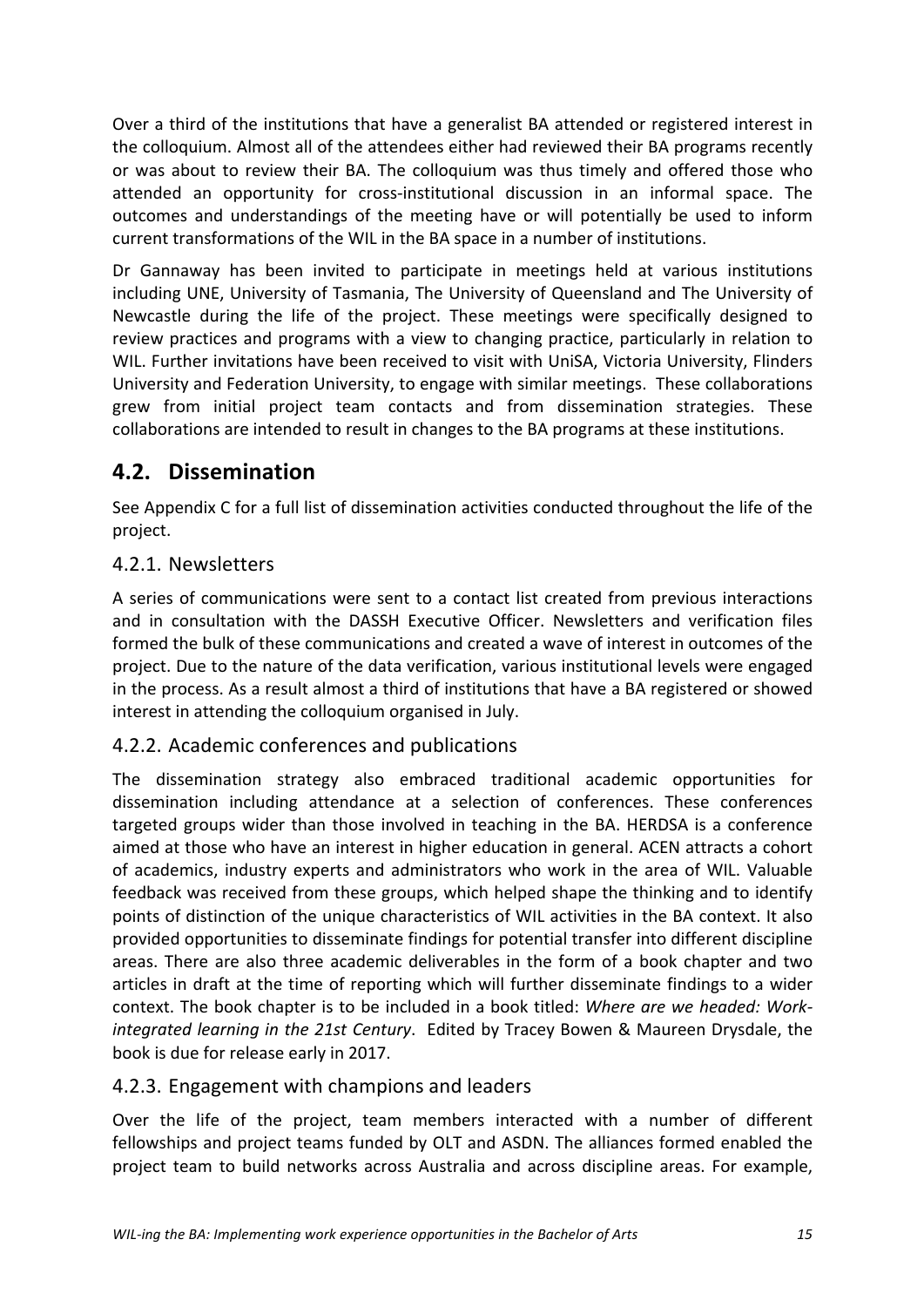Ruth Bridgstock's Graduate Employability 2.0 fellowship consisted of a program of activities designed to foster a networked approach to graduate employability across the Australian higher education sector. The graduate employability focus of the senior fellowship had excellent synergies with the *WIL-ing the BA* projects. As mentioned earlier, members of the proiect team also engaged with an ACDS "Lighthouse" project that is trialling different modes of WIL in generalist Bachelor of Science programs across Australia. This engagement provided an opportunity to broaden discussions and disseminate findings beyond HASS disciplines into other generalist programs such as the Bachelor of Science.

DASSH has supported the preceding projects very strongly. DASSH provided advice and engagement with BA programs, as well as high profile dissemination through DASSH conferences. DASSH supported engagement with the outcomes of this extension grant through its national conferences and through the DASSH website which serves as a conduit to teaching and learning leaders in Humanities, Arts and Social Sciences. Further, this extension project aimed to disseminate findings via the Associate Deans Teaching and Learning Network. Members of this Network are ideally placed to influence and implement changes to BA curricula.

### **4.3. Evaluation**

No independent evaluation was required for this pilot project. However, Dr Kathryn Sutherland from Victoria University of Wellington has provided an international perspective on the Australian experience. Kathryn was Associate Dean in the Faculty of Humanities and Social Sciences until July this year, when she returned to her substantive academic position in the Centre for Academic Development. As Associate Dean (Students, Learning and Teaching), her administrative responsibilities included the oversight of the programs of students taking the BA and GDipArts in the Faculty of Humanities and Social Sciences; the provision of academic advice to students and staff concerning courses and programs in the Faculty; and the management of issues concerning undergraduate students in the Faculty. She also created and still coordinates Victoria University of Wellington's well-regarded BA Internship program, and has presented research on this program at the HERDSA and DASSH conferences. Kathryn was an active member of the DASSH Associate Deans Teaching and Learning Network during her six years as Associate Dean at VUW. She participated in meetings and activities across the life of the WIL-ing the BA project, providing valuable insights and connections to New Zealand programs and networks. In particular, she attended the colloquium and affirmed afterwards the value of the three identified models. as well as noting the usefulness of the WIL database on the DASSH website.

### **4.4. Future Directions**

The WIL in the BA is an evolving space and this characteristic alone provides the impetus for continued engagement. The project team recommends that research and work continue in the following areas:

- 1. The continuing dissemination of the *Wil-ing the BA* project findings and deliverables through the HASSfutures.org website alongside promotion of the utility of the data for informing curriculum transformation and renewal;
- 2. The continued development of interest groups (Coalition of the WIL-ing) created following the Wil-ing the BA colloquium;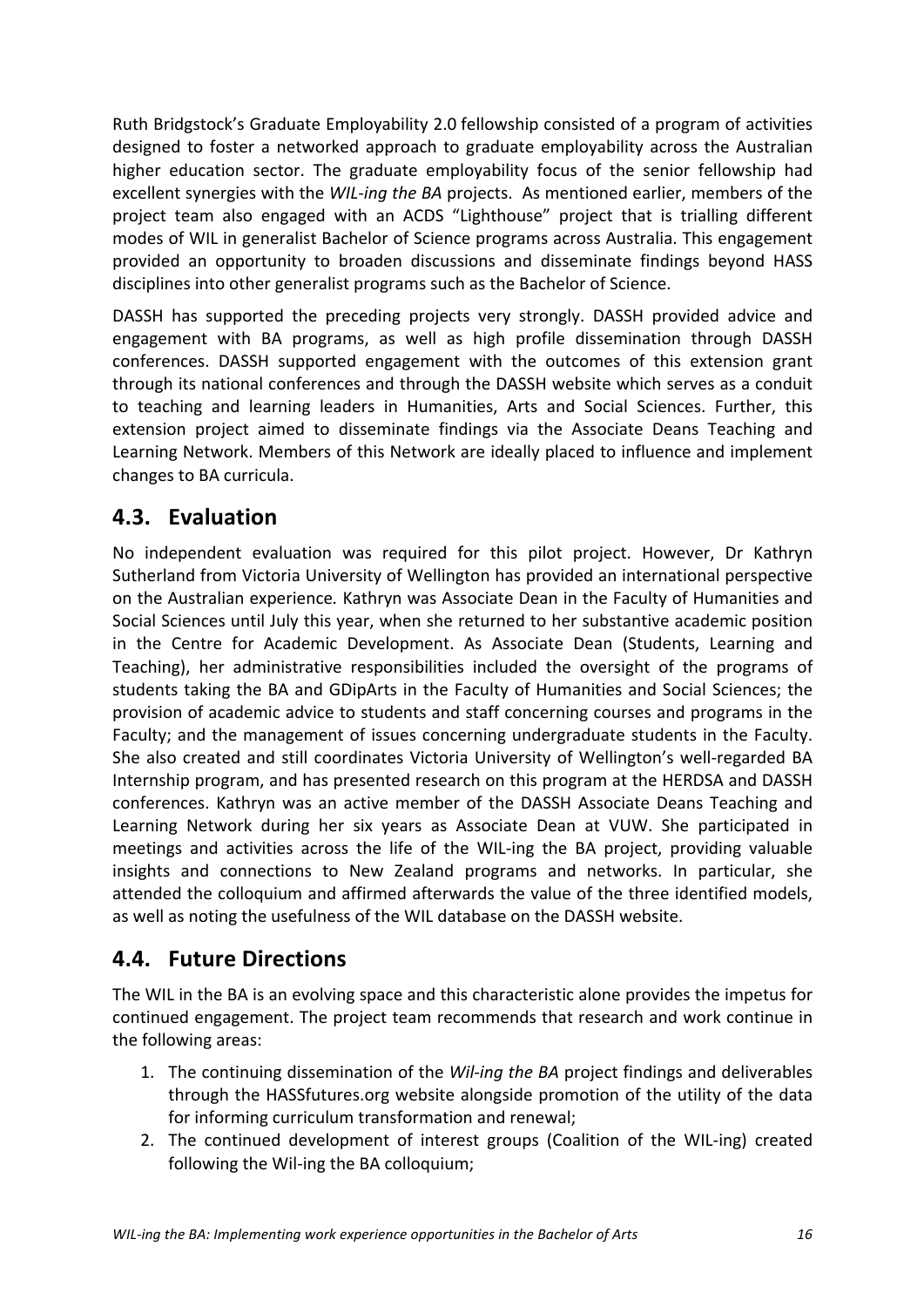- 3. Further involvement in the SCIWILWORK Lighthouse project, the outcomes of which are being closely monitored in order to determine the transferability of the course to other spaces, particularly the generalist BA; and
- 4. Closer examination of how WIL in the BA is assessed.

Many of these aspects will be able to be continued through the project leaders program of activities as an Australian Learning and Teaching Fellow over the next year.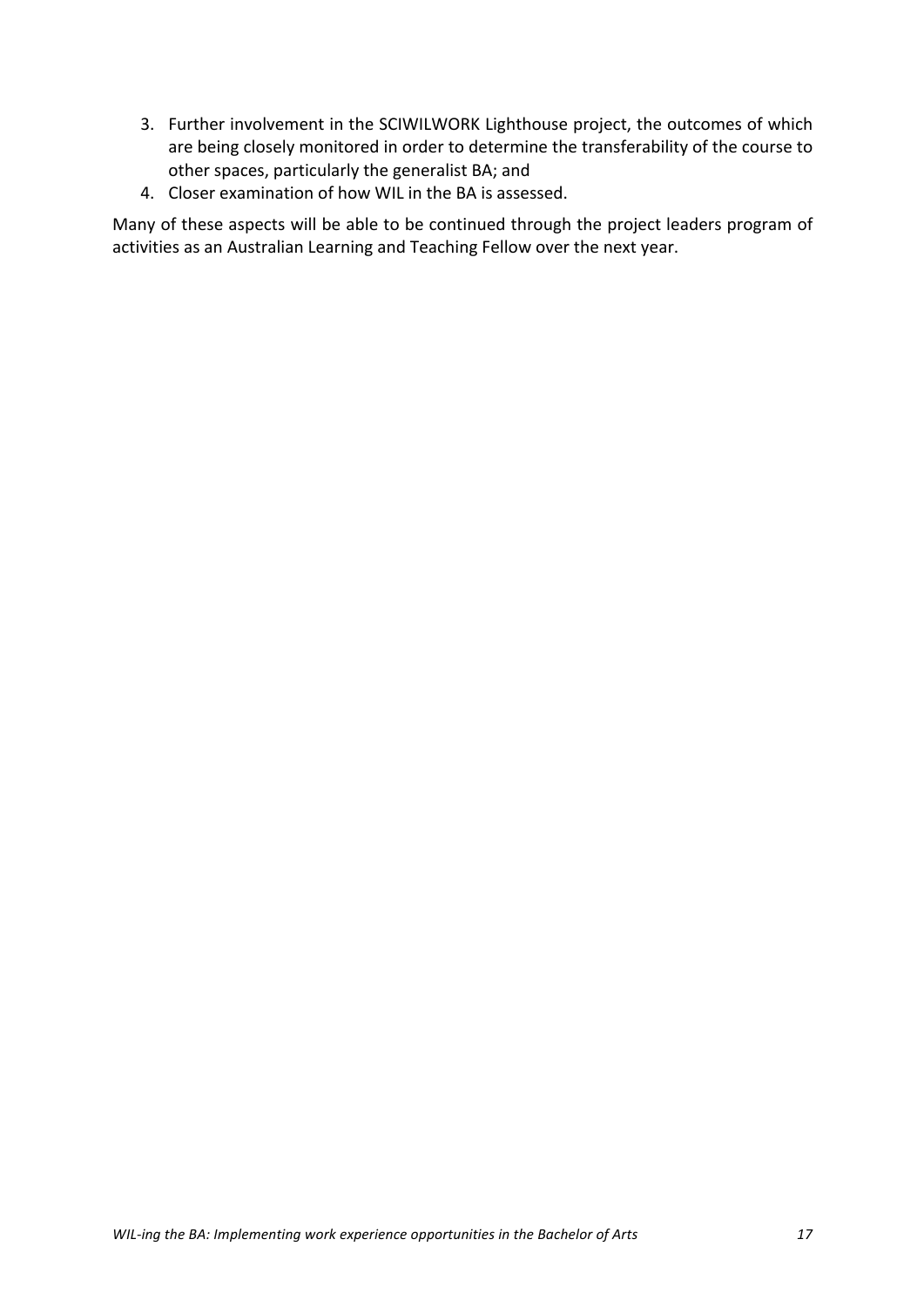### **References**

- Abery, E., Drummond, C., & Bevan, N. (2015). Work Integrated Learning: What do the students want? A qualitative study of Health Sciences students' experiences of a non-competency based placement. Student Success, 6(2), 87-91.
- Adamuti-Trache, M., Hawkey, C., Schuetze, H., & Glickman, V. (2006). The Labour Market Value of Liberal Arts and Applied Education Programs: Evidence from British Columbia. *Canadian Journal of Higher Education, 36*(2), 49-74.
- Barnett, R. (2000). *Realizing the University in an Age of Supercomplexity*. Buckingham, UK: Society of Research into Higher Education and Open University Press.
- Barnett, R. (2004). Learning for an unknown future. *Higher Education Research and Development, 23*(3), 247–260.
- Bridgstock, R. (2013). Not a dirty word: Arts entrepreneurship and higher education. Arts and Humanities in Higher Education, 12(2–3), 122–137.
- Bushe, G. R. (2011). Appreciative inquiry: Theory and critique. In D. Boje, B. Burnes & J. Hassard (Eds.), The Routledge Companion To Organizational Change (pp. 87-103). Oxford, UK: Routledge.
- Carr, D. (2009). Revisiting the liberal and vocational dimensions of university education. *British Journal of Educational Studies, 57*(1), 1–17. doi: 10.1111/j.1467- 8527.2009.00425.x
- CEDA. (2015). Australia's Future Workforce? Melbourne, Australia: Committee for Economic Developement of Australia,.
- Cooperrider, D., & Whitney, D. D. (2005). Appreciative inquiry: A positive revolution in *change*: Berrett-Koehler Publishers.
- Cooperrider, D. L., & Sekerka, L. E. (2006). Toward a theory of positive organizational change. In J. V. Gallos (Ed.), *Organization Development* (pp. 223–238). San Francisco: Jossey-Bass.
- Edwards, D., Perkins, K., Pearce, J., & Hong, J. (2015). Work Integrated Learning in STEM in Australian Universities. *Canberra: Office of Chief Scientist & Australian Council for Educational Research*.
- Gannaway, D. (2014). The Bachelor of Arts: Slipping Into The Twilight or Facing A New Dawn? Higher Education Research and Development. doi: 10.1080/07294360.2014.956689.
- Gannaway, D. (2015). The Bachelor of Arts: Slipping Into The Twilight or Facing A New Dawn? Higher Education Research and Development. doi: 10.1080/07294360.2014.956689
- Gannaway, D., & Sheppard, K. (2013). Benchmarking the Australian Bachelor of Arts: A summary of trends across the Australian Bachelor of Arts Programs. Canberra: Deans of Arts, Social Sciences and Humanities (DASSH).
- Gannaway, D., & Trent, F. (2008). Nature and Roles of Arts Degrees in Contemporary Society: Project Final Report. Sydney: ALTC.
- Harvey, N., & Shahjahan, M. (2013). Employability of Bachelor of Arts Graduates. Sydney, Australia: Office for Learning and Teaching.
- Kinner, C. (2015). Boosting High-Impact Entrepreneurship in Australia: A role for universities (O. o. t. C. Scientist, Trans.). Canberra: Spike Innovation for the Office of the Chief Scientist.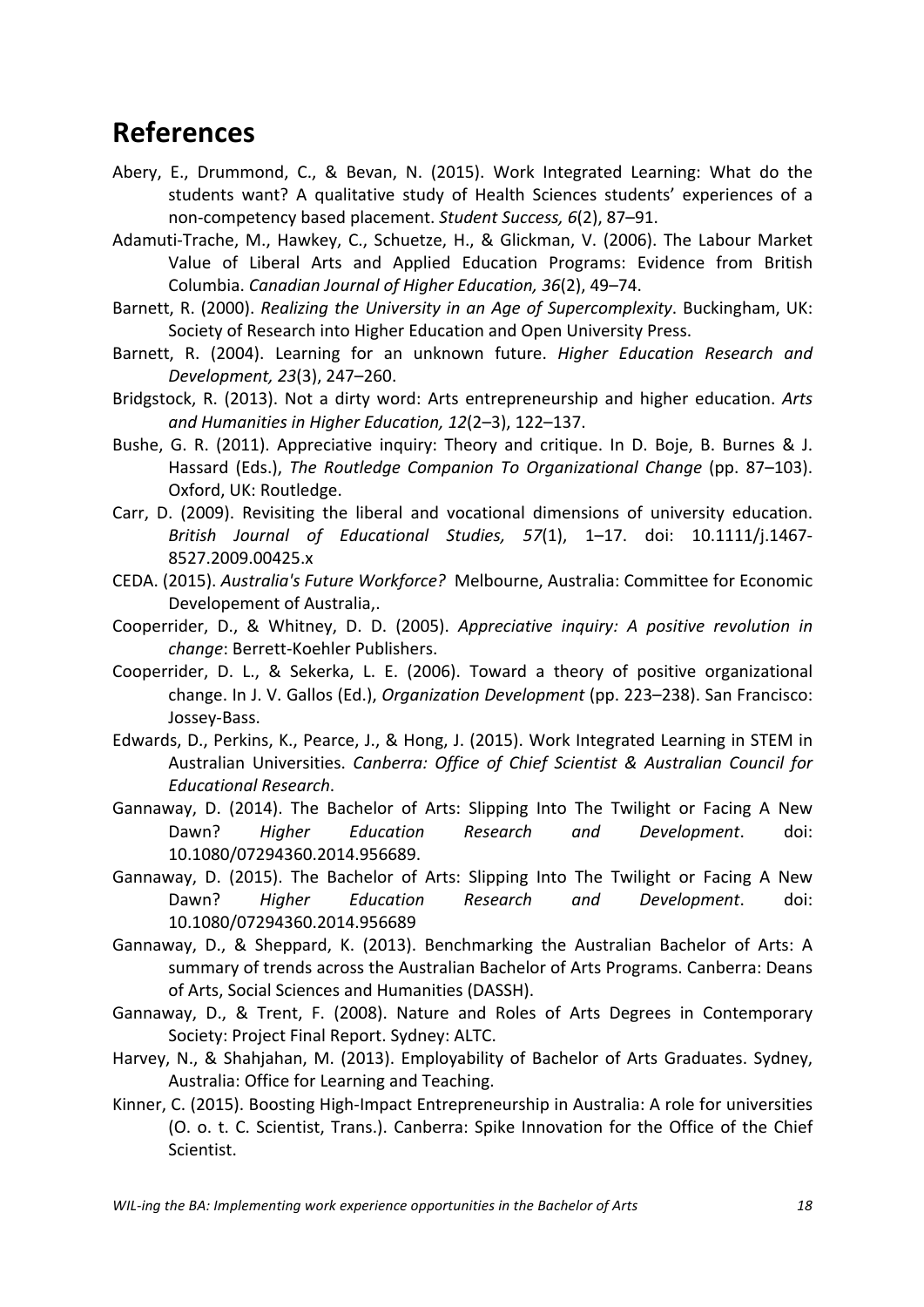- Knight, P. T., & Yorke, M. (2003). Employability and Good Learning in Higher Education. Teaching in Higher Education, 8(1), 3-16.
- Lin, Z., Sweet, R., & Anisef, P. (2003). Consequences and Policy Implications for University Students Who Have Chosen Liberal or Vocational Education in Canada: Labour Market Outcomes and Employability Skills. *Higher Education Policy, 16*(1), 55.
- Marginson, S. (2004). National and Global Competition in Higher Education. Australian *Educational Researcher, 31*(2), 1–28.
- Nussbaum, M. C. (2010). *Not for profit : why democracy needs the humanities*. Princeton, N.J.: Princeton University Press.
- Parker, J. (2003). Reconceptualising the Curriculum: from commodification to transformation. *Teaching in Higher Education, 8*(4), 529-543.
- Probert, B. (2015). The quality of Australia's higher education system: How it might be defined, improved and assured. Sydney, NSW: Office for Learning and Teaching.
- Thornton, M. (2010). Universities Upside Down: The Impact of the New Knowledge Economy. *Canadian Journal of Women and the Law, 21*(1), 375–393.
- Zelenko, O., & Bridgstock, R. (2014). 13. Developing agency in the creative career: a designbased framework for work integrated learning. *Creative work beyond the creative* industries: Innovation, employment and education, 211.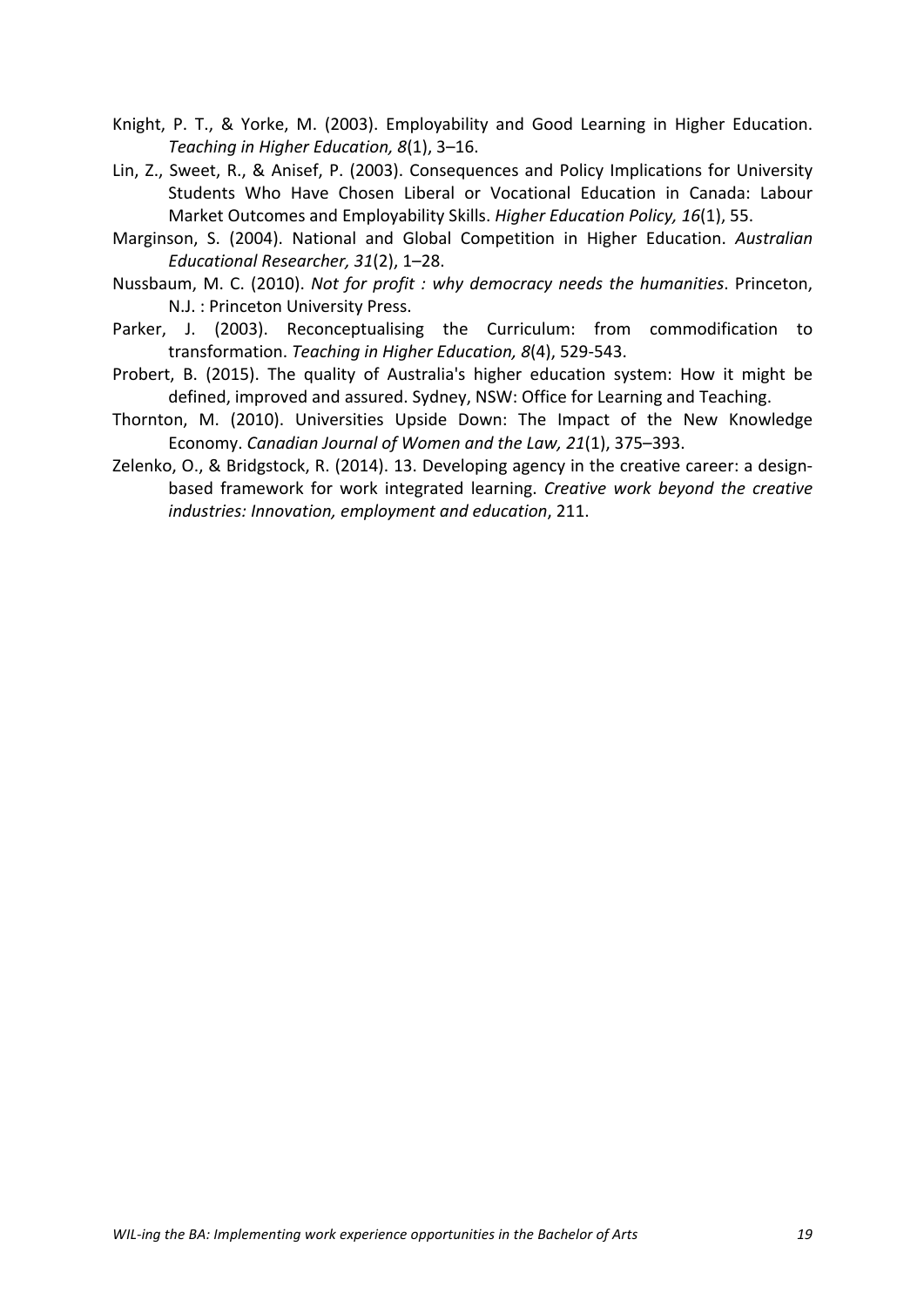## **Appendix A: Certification**

#### *Certification by Deputy Vice-Chancellor*

I certify that all parts of the final report for this OLT grant provide an accurate representation of the implementation, impact and findings of the project, and that the report is of publishable quality.

Name: Professor Doune Macdonald (Acting DVCA) Date: 25/10/2016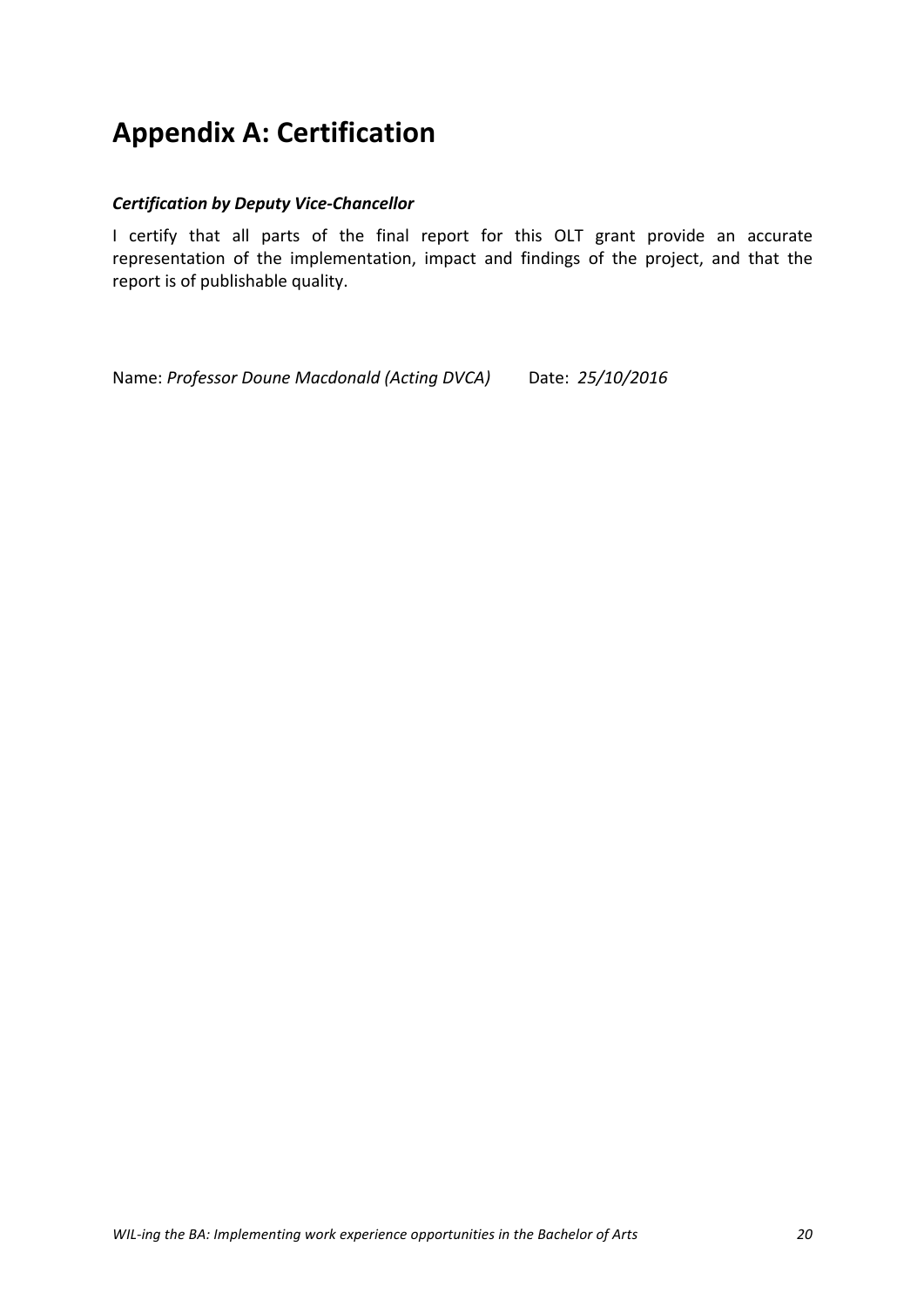## **Appendix B: Project Activities and Deliverables**

| <b>Stage</b>                         | <b>Activities</b>                                                                                                                                                                                                                                                                                                                                            | <b>Timeframe</b>                 |
|--------------------------------------|--------------------------------------------------------------------------------------------------------------------------------------------------------------------------------------------------------------------------------------------------------------------------------------------------------------------------------------------------------------|----------------------------------|
| Stage 1: What's                      | Develop models of WIL (currently in use and emerging)                                                                                                                                                                                                                                                                                                        | <b>November</b>                  |
| being done<br>(discovery)            | Update the existing data sets from previous studies<br>$\bullet$<br>Map current state of offerings (purpose, content<br>$\bullet$<br>activities and structure).<br>Identify common features of practice in work experience<br>$\bullet$<br>opportunities in the BA curriculum.                                                                               | $2015 -$<br>February 2016        |
| Stage 2: What's<br>ideal (dream)     | Consider unique needs of the BA and develop contextualised<br>models of WIL                                                                                                                                                                                                                                                                                  | March 2016-<br><b>July 2016</b>  |
|                                      | Consultation with sector<br>$\bullet$<br>Action-planning workshop<br>$\bullet$<br>Project team meetings<br>$\bullet$<br>Review of exemplars and models<br>$\bullet$<br>Engagement with ACDS Lighthouse projects<br>$\bullet$                                                                                                                                 |                                  |
| Stage 3: What's<br>possible (design) | Consider the viability of models and outcomes<br>DASSH ADT&L Network conference<br>$\bullet$<br>Meetings with interested groups<br>$\bullet$<br>Project team meetings<br>$\bullet$<br>Engagement with ACDS Lighthouse projects<br>$\bullet$<br>Finalise the dataset of exemplars and models of WIL in<br>$\bullet$<br>the BA<br>Publish on the DASSH website | July 2016 -<br>September<br>2016 |

**Table 1: Staged approach and timeline** 

#### Table 2: Intended deliverables outlined in the initial proposal against those delivered

| Proposed                                                                | Delivered                                             |
|-------------------------------------------------------------------------|-------------------------------------------------------|
| Deliverable 1: Workshop aligned with the DASSH ADT&L Network conference |                                                       |
| An action-planning workshop will be added to the                        | Reimagined as a colloquium held 15 <sup>th</sup> July |
| planned conference in March. The workshop will (1)                      | 2016 at The University of Queensland. Invited         |
| identify exemplary cases and models with potential                      | guests and presenters worked together in an           |
| for translation to other contexts; (2) develop                          | action planning format.                               |
| strategies to encourage adoption and translation                        |                                                       |
| practices between disciplines or programs and (3)                       |                                                       |
| identify common features and models of WIL                              |                                                       |
| currently in use in Australian BA programs.                             |                                                       |
| Deliverable 2: Workplace learning opportunities exemplars               |                                                       |
| Update and expand the current resources capturing                       | An updated WIL in BA resource, including              |
| Work Integrated Learning (WIL) activities, currently                    | objectives, activities and structure is now           |
| stored on the DASSH website to include information                      | available on the DASSH site and also at HASS          |
| regarding objectives, activities and structure.                         | futures.                                              |
| Deliverable 3: Dissemination activities                                 |                                                       |
| Conference presentation: HERDSA 2016 (July 2016)                        | Two showcase presentations informed by the            |
| Audience: ~ 350 academics from a range of                               | project were presented at the HERDSA2016              |
| discipline areas                                                        | conference. WIL-ing the BA:                           |
| Location: Perth                                                         | Implementing workplace                                |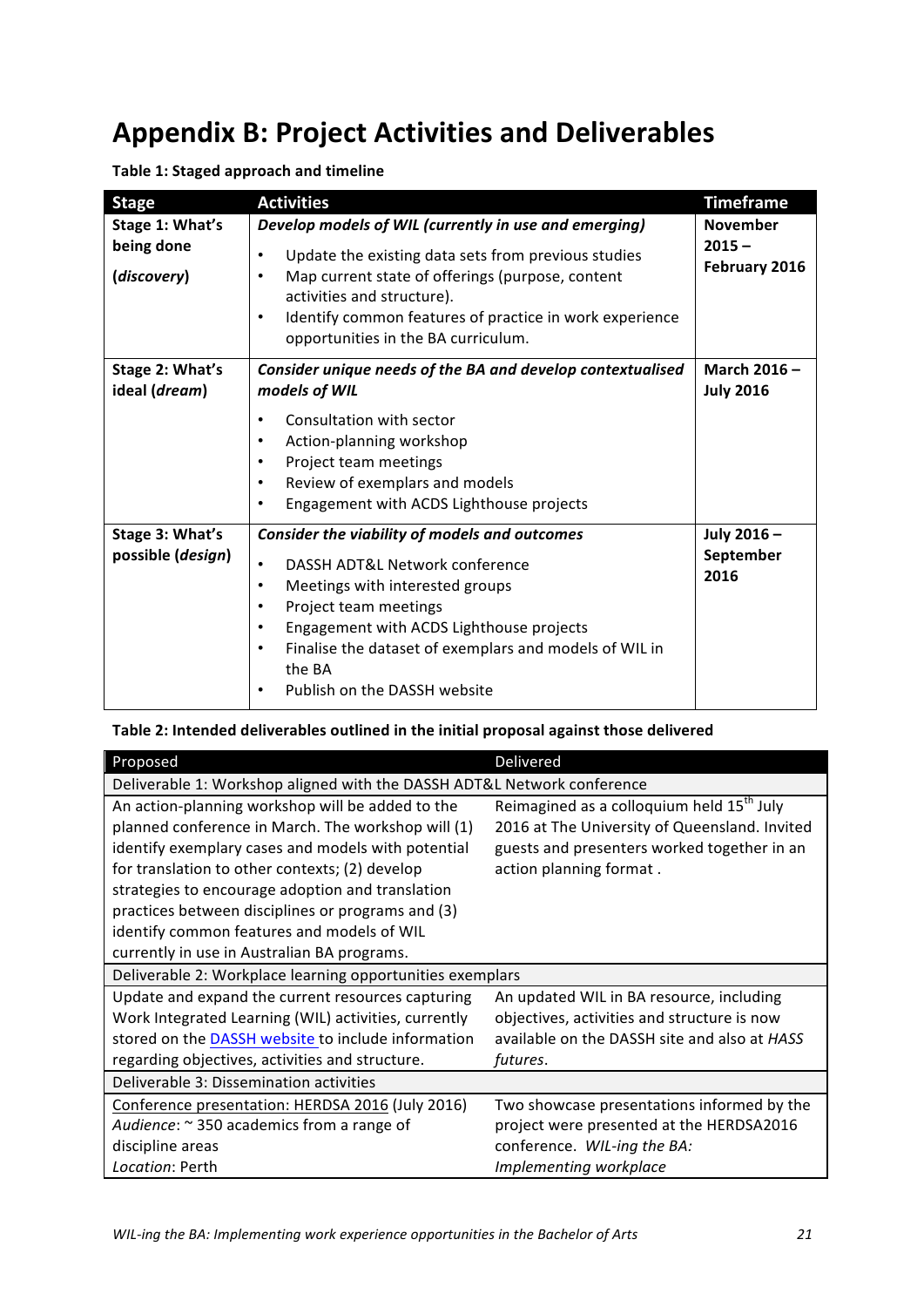| Impact: Raise awareness and encourage potential<br>adoption at impact level of encouraging changes by<br>opportunistic adopters beyond participating<br>institutions.                                                                                                                                                                                                                                    | learning opportunities in<br>the Bachelor of Arts and Work Integrated<br>Learning(WIL) in generalist degrees: At what<br>cost? And what should it look like?<br>Project team members took part in an ACEN<br>Workshop presentation: Capacity building for<br>industry partners: designing resources to<br>support industry engagement in WIL<br>http://herdsa.org.au/research-and-<br>development-higher-education-vol-39 |
|----------------------------------------------------------------------------------------------------------------------------------------------------------------------------------------------------------------------------------------------------------------------------------------------------------------------------------------------------------------------------------------------------------|---------------------------------------------------------------------------------------------------------------------------------------------------------------------------------------------------------------------------------------------------------------------------------------------------------------------------------------------------------------------------------------------------------------------------|
| Webinar: Implementing WIL in the BA<br>Audience: ~ 30 academics mostly from a range of<br>Australian BA programs<br>Location: online<br>Impact: Raising awareness, encouraging                                                                                                                                                                                                                           | The Colloquium was held as a substitute for<br>this activity.                                                                                                                                                                                                                                                                                                                                                             |
| participation from potential adopters.<br>Conference presentation: Australian Conference on<br>Science and Mathematics Education (ACSME)<br>(September 2016)<br>Audience: ~ 120 academics mostly from a range of<br>Australian science disciplines Location: Brisbane<br>Impact: Outcomes of this project have the potential<br>for expansion to other generalist degrees such as<br><b>BSc programs</b> | Paper presentation within Transferable/WIL<br>section on 29 <sup>th</sup> September as part of<br>Lighthouse project. Dr Deanne Gannaway was<br>a member of the project. The potential for<br>expansion to other degrees was also<br>promoted by the project's team attendance in<br>other spaces.                                                                                                                        |
| Conference presentation: DASSH Annual<br>conference (September 2016)<br>Audience: ~ 60 executive deans and ADT&Ls from<br>Australia and New Zealand<br>Location: Hobart<br>Impact: Raise awareness and encourage potential<br>adoption at impact level of encouraging systemic<br>changes at partner institutions leading to changes<br>for all students who are directly influenced.                    | WIL in the BA: oxymoron or pleonasm?<br>Presentation to encourage adoption of<br>understanding and framework at an impact<br>level.                                                                                                                                                                                                                                                                                       |
| The ACDS WIL National Forum 2015 (December<br>2015)<br>Attendance = 90 academics mostly from Australian<br>Science disciplines<br>Location: Melbourne<br>Impact: Outcomes of this project have the potential<br>for expansion to other generalist degrees such as<br>BSc programs.                                                                                                                       | Project team attendance. Opportunities to<br>interact with teams developing WIL in the<br>generalist science degree.                                                                                                                                                                                                                                                                                                      |
| Conference presentation: ACEN Annual conference<br>(September 2016)<br>Audience: ~ 200 WIL researchers and practitioners<br>Location: Sydney<br>Impact: Raise awareness and encourage potential<br>adoption at impact level of encouraging systemic<br>opportunistic changes at institutions beyond partner<br>institutions.<br>Journal article                                                          | WIL-ing the BA: Who is implementing work<br>integrated learning opportunities in the BA?<br>Developing changes and potential adoption<br>beyond original partner institutions.<br>In development                                                                                                                                                                                                                          |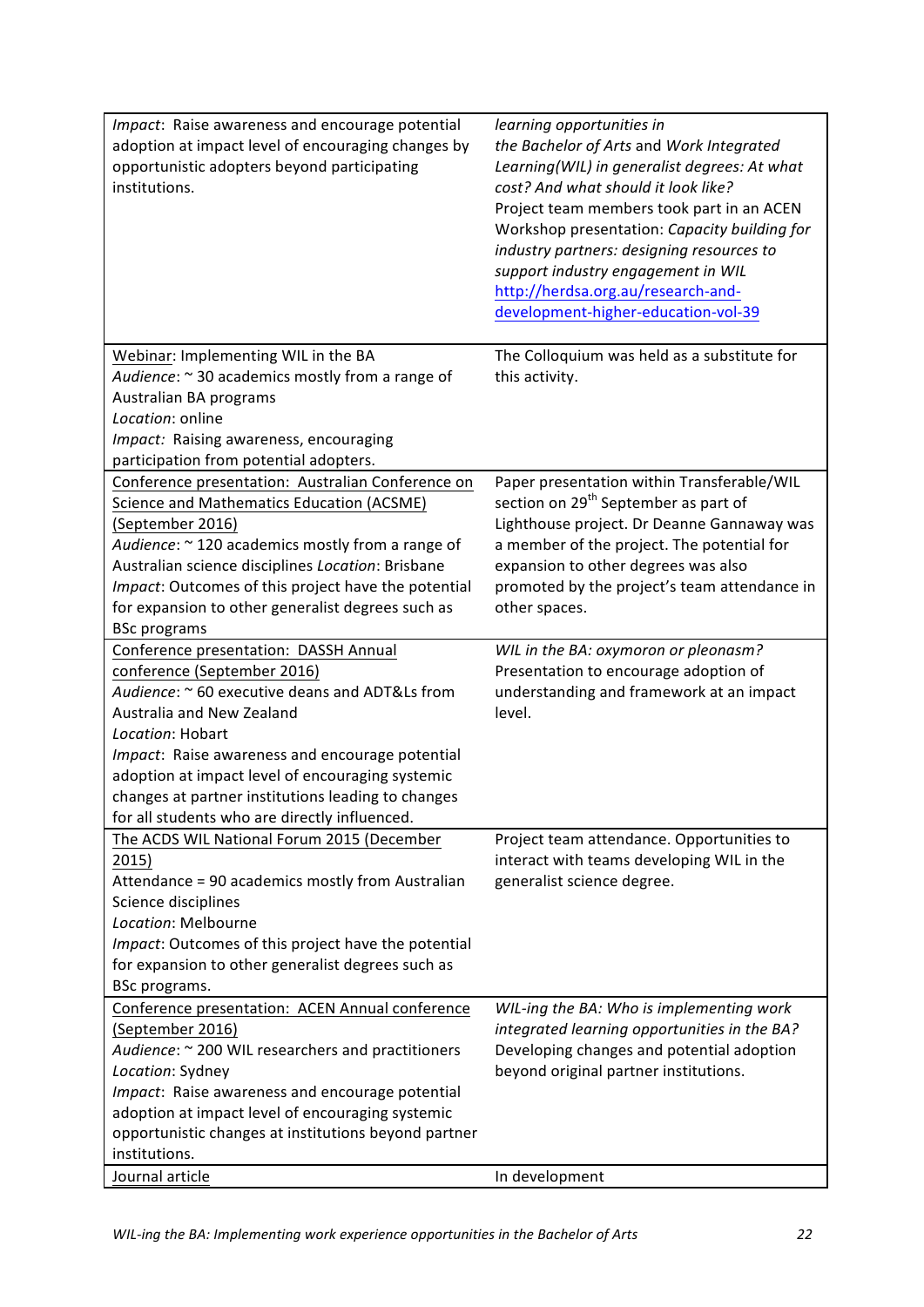| Audience: International readership<br>Location: Arts and Humanities in Higher Education |              |  |  |
|-----------------------------------------------------------------------------------------|--------------|--|--|
| (tier 1 rated journal).                                                                 |              |  |  |
| Book chapter                                                                            | Under review |  |  |
| Audience: International readership                                                      |              |  |  |
| Book title:                                                                             |              |  |  |
| Chapter title: WILing the BA: Approaches to WIL                                         |              |  |  |
| evident in Liberal Arts higher education.                                               |              |  |  |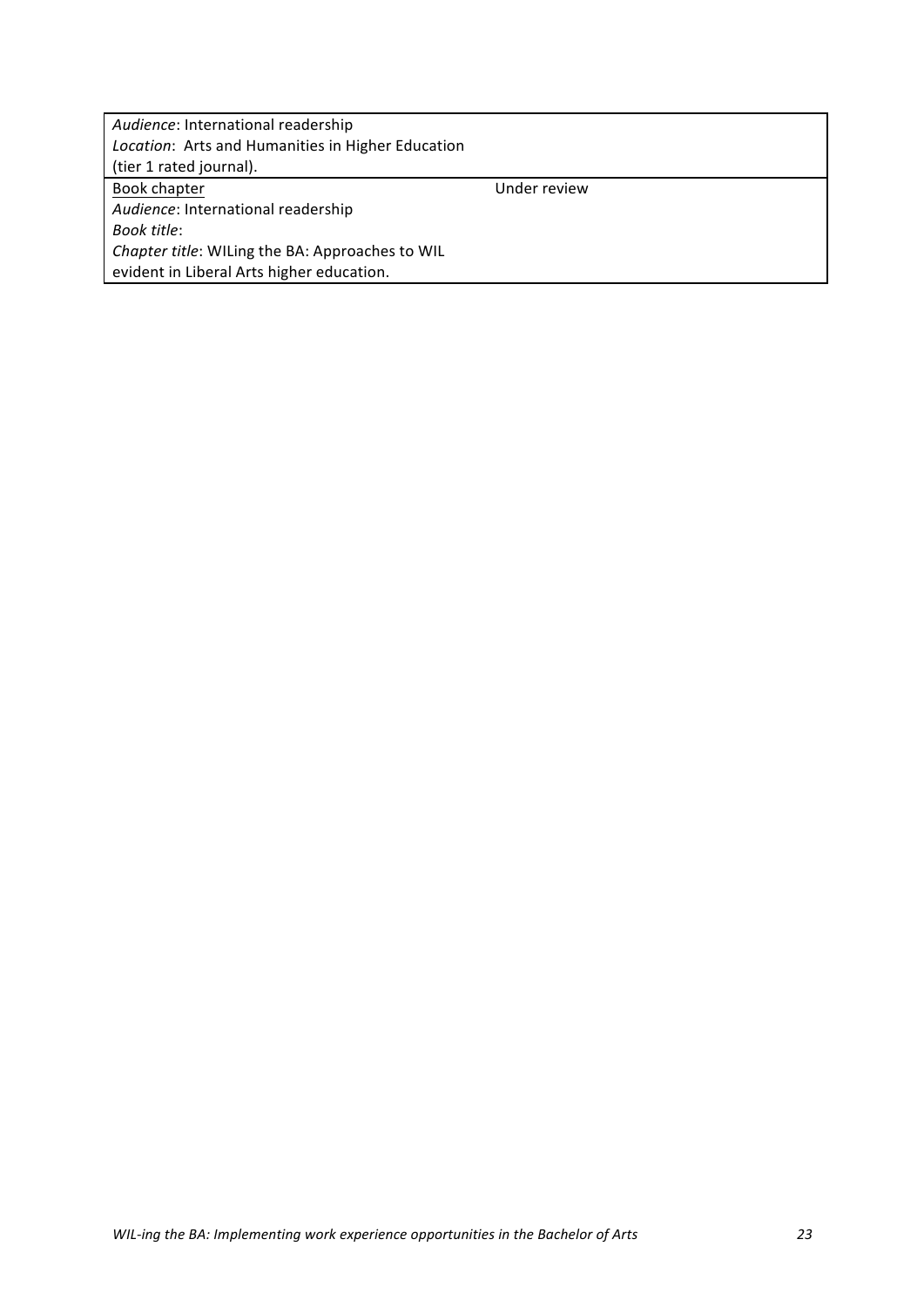## **Appendix C: Dissemination Activities Conducted**

| <b>Event Date</b>               | Event (location)                                                                                  | Nature of                                  | Purpose of the event                                                                                                                                                                                              | No                                             |
|---------------------------------|---------------------------------------------------------------------------------------------------|--------------------------------------------|-------------------------------------------------------------------------------------------------------------------------------------------------------------------------------------------------------------------|------------------------------------------------|
|                                 |                                                                                                   | engagement                                 |                                                                                                                                                                                                                   | participants                                   |
| 25 <sup>th</sup> August<br>2016 | <b>WIL in Science</b><br><b>Faculty Planning</b><br>workshop-<br><b>Brisbane</b>                  | Workshop                                   | <b>Collaboration with Australian</b><br><b>Council of Deans of Sciences</b>                                                                                                                                       | 12                                             |
| 11 December<br>2015             | <b>National ACDS WIL</b><br>Forum: Work<br>integrated learning<br>(WIL) in Science -<br>Melbourne | Forum $+$<br>keynotes                      | <b>Collaboration with Australian</b><br><b>Council of Deans of Sciences</b>                                                                                                                                       | 90                                             |
| 3 April 2016                    | Lighthouse event -<br>Melbourne                                                                   | Workshop                                   | As outcomes of this project have<br>the potential for expansion to<br>other generalist degrees such as<br><b>BSc programs</b>                                                                                     | 30                                             |
| 3-6 July 2016                   | Presentation:<br><b>HERDSA 2016-</b><br>Perth                                                     | Two<br>conference<br>presentations         | Raise awareness and encourage<br>potential adoption at impact level<br>of encouraging changes by<br>opportunistic adopters beyond<br>participating institutions.                                                  | 50                                             |
| 15 July 2016                    | Colloquium                                                                                        | Face to Face                               | Commitment to raise awareness<br>and encourage change at an<br>institutional level. Form the<br>beginnings of the WIL in BA<br>community of practice sharing<br>practices and influencing at<br>different levels. | 20                                             |
| 31 August<br>2016               | <b>DASSH Annual</b><br>conference –<br>ADT&L forum<br>Tasmania                                    | Presentation/<br>workshop                  | Raise awareness and encourage<br>potential adoption at impact level<br>of encouraging systemic changes at<br>partner institutions leading to<br>changes for all students who are<br>directly influenced.          | 25                                             |
| September<br>2016               | <b>ACEN Annual</b><br>conference                                                                  | Showcase,<br>panel<br>discussion           | Raise awareness and encourage<br>potential adoption at impact level<br>of encouraging changes by<br>opportunistic adopters beyond<br>participating institutions.                                                  | 30                                             |
| <b>Across</b><br>project life   | Meetings                                                                                          | Skype, face to<br>face project<br>meetings | Communication between project<br>team members and lead<br>investigator.                                                                                                                                           | 4 x project team<br>meetings<br>1 x colloquium |
| <b>Across</b><br>project life   | Newsletters                                                                                       | Email                                      | Information sharing and gathering,<br>raising awareness of the project                                                                                                                                            | 3 x newsletters                                |
| <b>Across</b><br>project life   | Email<br>communication                                                                            | Email                                      | Requests for verification                                                                                                                                                                                         | 2 invitations<br>plus 1 reminder               |

**Table 3: Detailed list of dissemination activities conducted**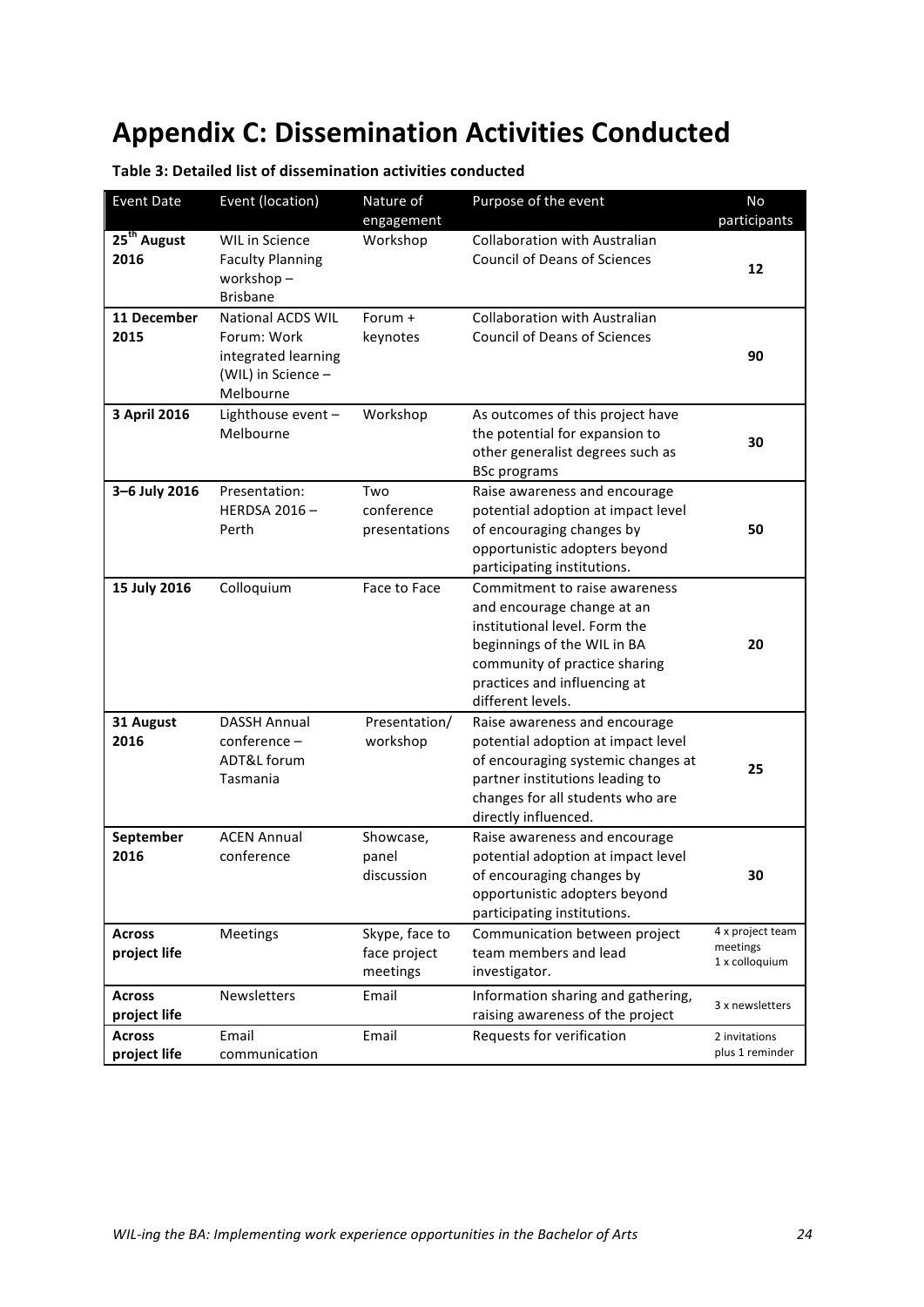## **Appendix D: Colloquium Details**

#### Table 4: WIL-ing the BA: Action Planning Colloquium Program

| <b>Time</b>     | <b>Activity</b>                                                                        |  |  |
|-----------------|----------------------------------------------------------------------------------------|--|--|
| $9:30 - 10:00$  | Morning tea                                                                            |  |  |
| $10:00 - 10:10$ | <b>Introduction and welcome</b>                                                        |  |  |
|                 | Speaker - Deanne Gannaway                                                              |  |  |
|                 | <b>Project Aims</b>                                                                    |  |  |
|                 | Identify exemplary cases and models with potential for translation to other contexts   |  |  |
|                 | Develop strategies to encourage adoption and translation of practices between          |  |  |
|                 | disciplines and programs                                                               |  |  |
|                 | Identify common features and models of effective WIL currently in use in Australian BA |  |  |
|                 | programs                                                                               |  |  |
| $10:15 - 11:15$ | <b>Students' perspectives</b>                                                          |  |  |
|                 | Speaker 1: Alexa Sheppard                                                              |  |  |
|                 | Speaker 2: Emily Price                                                                 |  |  |
| $11:15 - 11:45$ | Question 1: What's being done in the BA?                                               |  |  |
|                 | Speaker - Deanne Gannaway                                                              |  |  |
|                 | Findings so far                                                                        |  |  |
|                 | Overview of models used elsewhere                                                      |  |  |
|                 | A conceptual model: Transactional, Transitional, Transformational                      |  |  |
|                 | Group discussion: Are we meeting the aspirations of students?                          |  |  |
|                 | Sharing institutional experiences                                                      |  |  |
|                 | Raising challenges and successes                                                       |  |  |
| $11:45 - 12:30$ | Question 2: What's the ideal?                                                          |  |  |
|                 | World café                                                                             |  |  |
|                 | Why WIL the BA?                                                                        |  |  |
|                 | What's unique to the BA?                                                               |  |  |
|                 | What's the optimal WIL experience in the BA?                                           |  |  |
| 12:30-1:00      | Lunch                                                                                  |  |  |
| $1:00 - 1:45$   | Spotlights: WIL in other disciplines                                                   |  |  |
|                 | WIL as Extra mural - Speaker: Cate Clifford                                            |  |  |
|                 | WIL as Project-based learning - Speaker: Bev Coulter and Greg Birkett                  |  |  |
|                 | WIL as Simulation - Speaker: Emma Bartle                                               |  |  |
| $1:45 - 2:30$   | Question 3: What's possible?                                                           |  |  |
|                 | World café                                                                             |  |  |
|                 | What can we cherry pick?                                                               |  |  |
|                 | What models used elsewhere can be implemented into the BA?                             |  |  |
|                 | Should we be implementing models available into the BA                                 |  |  |
| $3:00 - 3:45$   | <b>Reporting back from discussion sessions</b>                                         |  |  |
|                 | What should we take to the DASSH ADT&L meeting?                                        |  |  |
| $3:45 - 4:15$   | Closing comments and where to next?                                                    |  |  |
|                 | Coalition of the WILing?                                                               |  |  |
| 4:30            | Saint Lucie's for a debrief                                                            |  |  |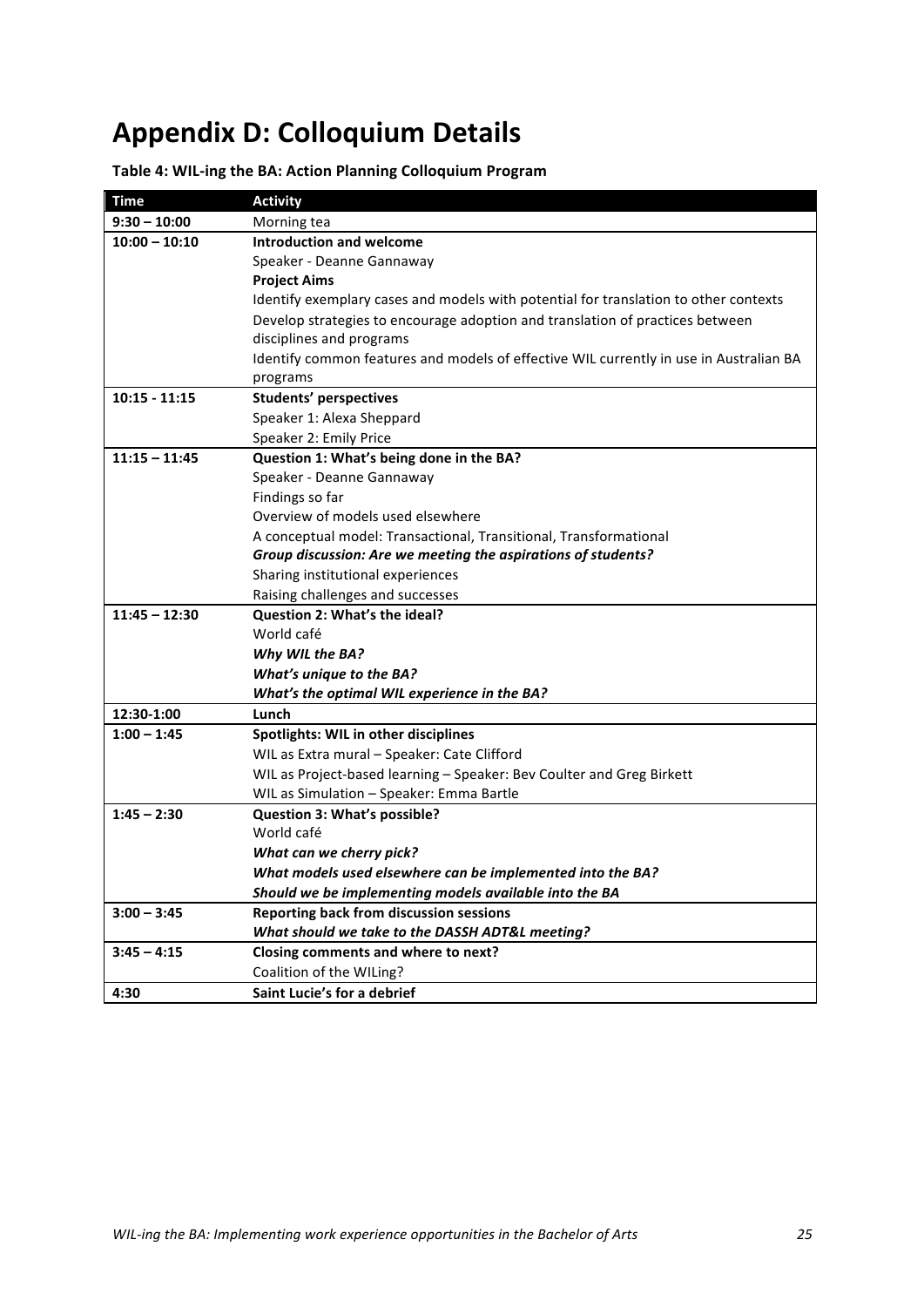# **Appendix E: Project Participants**

#### **Table 5: List of project participants**

| Name                  | Role                                  | Institution                            | Engagement                   |
|-----------------------|---------------------------------------|----------------------------------------|------------------------------|
| <b>Adrian Jones</b>   | Director of Teaching and              | La Trobe University                    | Colloquium                   |
|                       | Learning                              |                                        | participant                  |
|                       | (Undergraduate)                       |                                        |                              |
| <b>Alistair Swale</b> | Senior Lecturer                       | University of Waikato                  | Colloquium                   |
|                       |                                       |                                        | participant                  |
| Carolyn               | Lecturer                              | <b>Federation University</b>           | Colloquium                   |
| Johnstone             |                                       |                                        | participant                  |
| <b>Chad Whelan</b>    | Assoc Head of School                  | Deakin University                      | Colloquium                   |
|                       | (Teaching & Learning)                 |                                        | participant                  |
| <b>James Cook</b>     | Lecturer                              | Australian Catholic University         | Colloquium                   |
|                       |                                       |                                        | participant                  |
| Jonathan              | Program Director                      | University of South Australia          | Colloquium                   |
| <b>Crichton</b>       |                                       |                                        | participant                  |
| <b>Miriam Doi</b>     | Manager, Curriculum                   | University of Tasmania                 | Colloquium                   |
|                       | Innovation and                        |                                        | participant                  |
|                       | Development                           |                                        |                              |
| <b>Mischel Luong</b>  | Student                               | The University of Queensland           | Colloquium                   |
|                       |                                       |                                        | participant                  |
| <b>Murray</b>         | Lecturer                              | Deakin University                      | Colloquium                   |
| <b>Noonan</b>         |                                       |                                        | participant                  |
| <b>Ruth Delagas</b>   | <b>Experiential Learning</b>          | La Trobe University                    | Colloquium                   |
|                       | Senior Advisor                        |                                        | participant                  |
| <b>Tony Joel</b>      | Senior lecturer                       | Deakin University                      | Colloquium                   |
|                       |                                       |                                        | participant                  |
| <b>Damian Blake</b>   | Associate Dean, T&L                   | Deakin University                      | Colloquium                   |
|                       |                                       |                                        | participant,                 |
|                       |                                       |                                        | Verification                 |
| <b>Heather</b>        | Associate Dean, T&L                   | University of Tasmania                 | Colloquium                   |
| <b>Monkhouse</b>      |                                       |                                        | participant,<br>Verification |
|                       | Student                               |                                        |                              |
| <b>Alexa Sheppard</b> |                                       | The University of Queensland           | Colloquium<br>presenter      |
| <b>Bev Coulter</b>    |                                       | School of Chemical Engineering, The    | Colloquium                   |
|                       | <b>Industry Engagement</b><br>Officer | University of Queensland               | presenter                    |
|                       |                                       |                                        |                              |
| <b>Cate Clifford</b>  | <b>Employability Specialist</b>       | The University of Queensland           | Colloquium                   |
|                       |                                       |                                        | presenter                    |
| <b>Emily Price</b>    | Student                               | The University of Queensland           | Colloquium                   |
|                       |                                       |                                        | presenter                    |
| <b>Emma Bartle</b>    | Lecturer                              | School of Dentistry, The University of | Colloquium                   |
|                       |                                       | Queensland                             | presenter                    |
| <b>Greg Birkett</b>   | Senior lecturer                       | School of Chemical Engineering, The    | Colloquium                   |
|                       |                                       | University of Queensland               | presenter                    |
| Kathryn               | Associate Dean, T&L                   | Victoria University of Wellington      | Critical friend,             |
| <b>Sutherland</b>     |                                       |                                        | Colloquium                   |
|                       |                                       |                                        | participant                  |
| <b>Giselle Bastin</b> | <b>BA</b> convener                    | <b>Flinders University</b>             | Project team                 |
|                       |                                       |                                        | member, Colloquium           |
|                       |                                       |                                        | participant,                 |
|                       |                                       |                                        | Verification                 |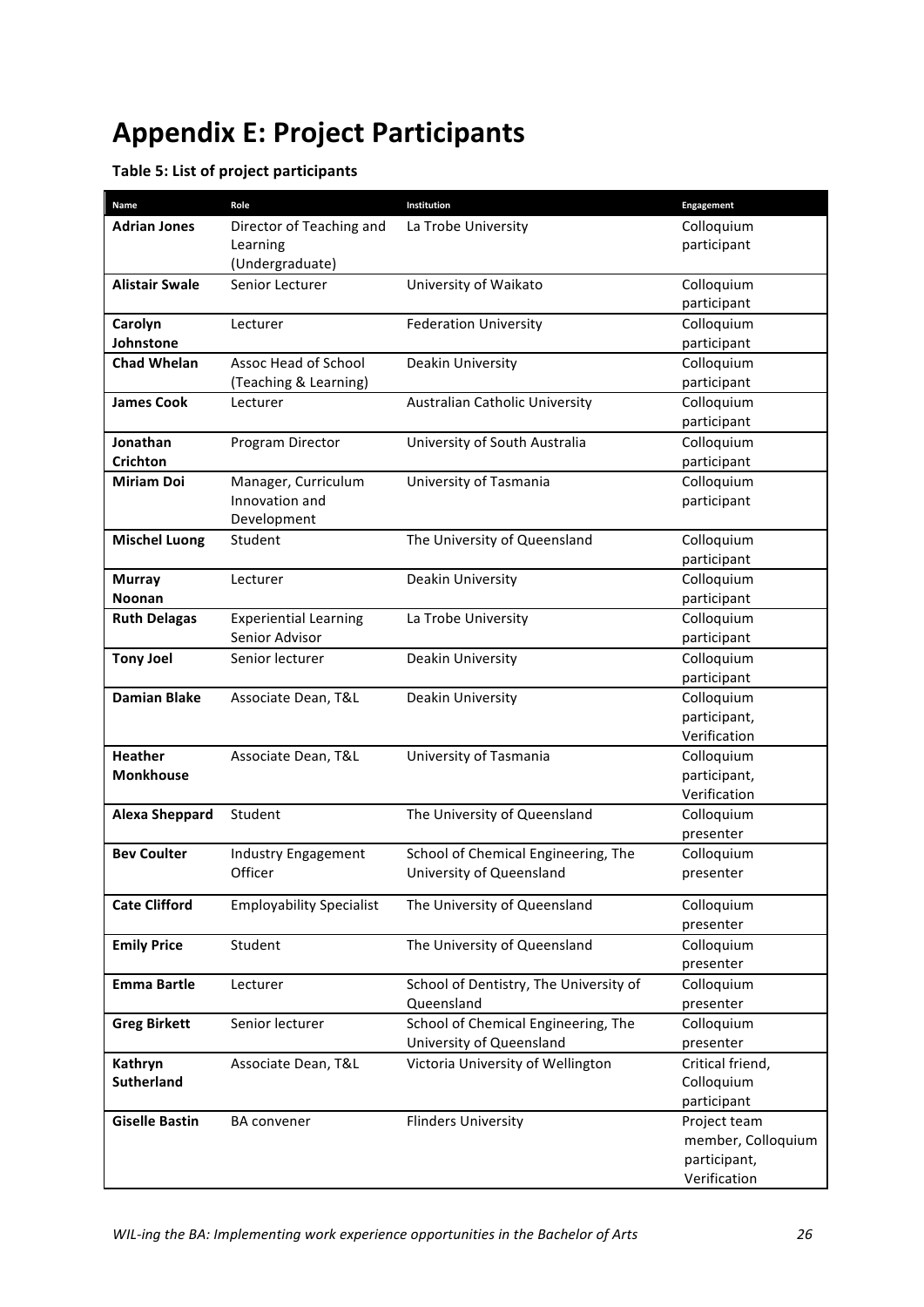| Name                        | Role                           | Institution                           | Engagement                   |
|-----------------------------|--------------------------------|---------------------------------------|------------------------------|
| <b>Julie Duck</b>           | Associate Dean, T&L            | The University of Queensland          | Project team                 |
|                             |                                |                                       | member, Colloquium           |
|                             |                                |                                       | participant,                 |
|                             |                                |                                       | Verification                 |
| <b>Adele Wessell</b>        | <b>Bachelor of Arts Course</b> | Southern Cross University             | Project team                 |
|                             | Coordinator                    |                                       | member, Colloquium           |
|                             |                                |                                       | participant,<br>Verification |
| Royston                     | Associate Dean, T&L            | <b>Australian National University</b> | Project team                 |
| Gustavson                   |                                |                                       | member, Verification         |
| <b>Bronwyn Cole</b>         | Associate Dean, T&L            | University of Western Sydney          | Verification                 |
| <b>Cath Ellis</b>           | Associate Dean, T&L            | University of New South Wales         | Verification                 |
| Christopher                 | Associate Dean, T&L            | La Trobe University                   | Verification                 |
| <b>Scanlon</b>              |                                |                                       |                              |
| Christopher                 | Associate Dean, T&L            | <b>RMIT University</b>                | Verification                 |
| <b>Ziguras</b>              |                                |                                       |                              |
| <b>Deborah Gare</b>         | Associate Dean, T&L            | The University of Notre Dame          | Verification                 |
| <b>Eric Bouvet</b>          | Associate Dean, T&L            | <b>Flinders University</b>            | Verification                 |
| <b>Fiona Peterson</b>       | Associate Dean, T&L            | <b>RMIT University</b>                | Verification                 |
| <b>Gary Davis</b>           | Associate Dean, T&L            | <b>Flinders University</b>            | Verification                 |
| Graham                      | Associate Dean, T&L            | University of Wollongong              | Verification                 |
| <b>Williams</b>             |                                |                                       |                              |
| <b>Greg Shaw</b>            | Associate Dean, T&L            | <b>Charles Darwin University</b>      | Verification                 |
| Helene                      | Associate Dean, T&L            | The University of Western Australia   | Verification                 |
| <b>Jaccomard</b>            |                                |                                       |                              |
| <b>Jenene Burke</b>         | Associate Dean, T&L            | <b>Federation University</b>          | Verification                 |
| <b>Jill Lawrence</b>        | Associate Dean, T&L            | University of Southern Queensland     | Verification                 |
| <b>Joanne Cys</b>           | Associate Dean, T&L            | University of South Australia         | Verification                 |
| <b>Joy Wallace</b>          | Associate Dean, T&L            | <b>Charles Sturt University</b>       | Verification                 |
| <b>Julie Perryman</b>       | Associate Dean, T&L            | University of New England             | Verification                 |
| <b>Kerry Pedigo</b>         | Associate Dean, T&L            | <b>Curtin University</b>              | Verification                 |
| <b>Lindy Abawi</b>          | Associate Dean, T&L            | University of Southern Queensland     | Verification                 |
| Lynette                     | Associate Dean, T&L            | Western Sydney University             | Verification                 |
| <b>Sheridan Burns</b>       |                                |                                       |                              |
| <b>Maree Dinan</b>          | Associate Dean, T&L            | James Cook University                 | Verification                 |
| Thompson                    |                                |                                       |                              |
| <b>Margaret</b><br>Plunkett | Associate Dean, T&L            | <b>Federation University</b>          | Verification                 |
| <b>Marguerite</b>           | Associate Dean, T&L            | The University of Newcastle           | Verification                 |
| Johnson                     |                                |                                       |                              |
| <b>Melissa Hardie</b>       | Associate Dean, T&L            | The University of Sydney              | Verification                 |
| Misha Kavka                 | Associate Dean, T&L            | The University of Auckland            | Verification                 |
| Nan Bahr                    | Associate Dean, T&L            | <b>Griffith University</b>            | Verification                 |
| <b>Pam Allen</b>            | Associate Dean, T&L            | University of Tasmania                | Verification                 |
| Parshia Lee-                | Associate Dean, T&L            | The University of Melbourne           | Verification                 |
| <b>Stecum</b>               |                                |                                       |                              |
| <b>Paul Allatson</b>        | Associate Dean, T&L            | University of Technology Sydney       | Verification                 |
| <b>Paul Duckett</b>         | Associate Dean, T&L            | Victoria University                   | Verification                 |